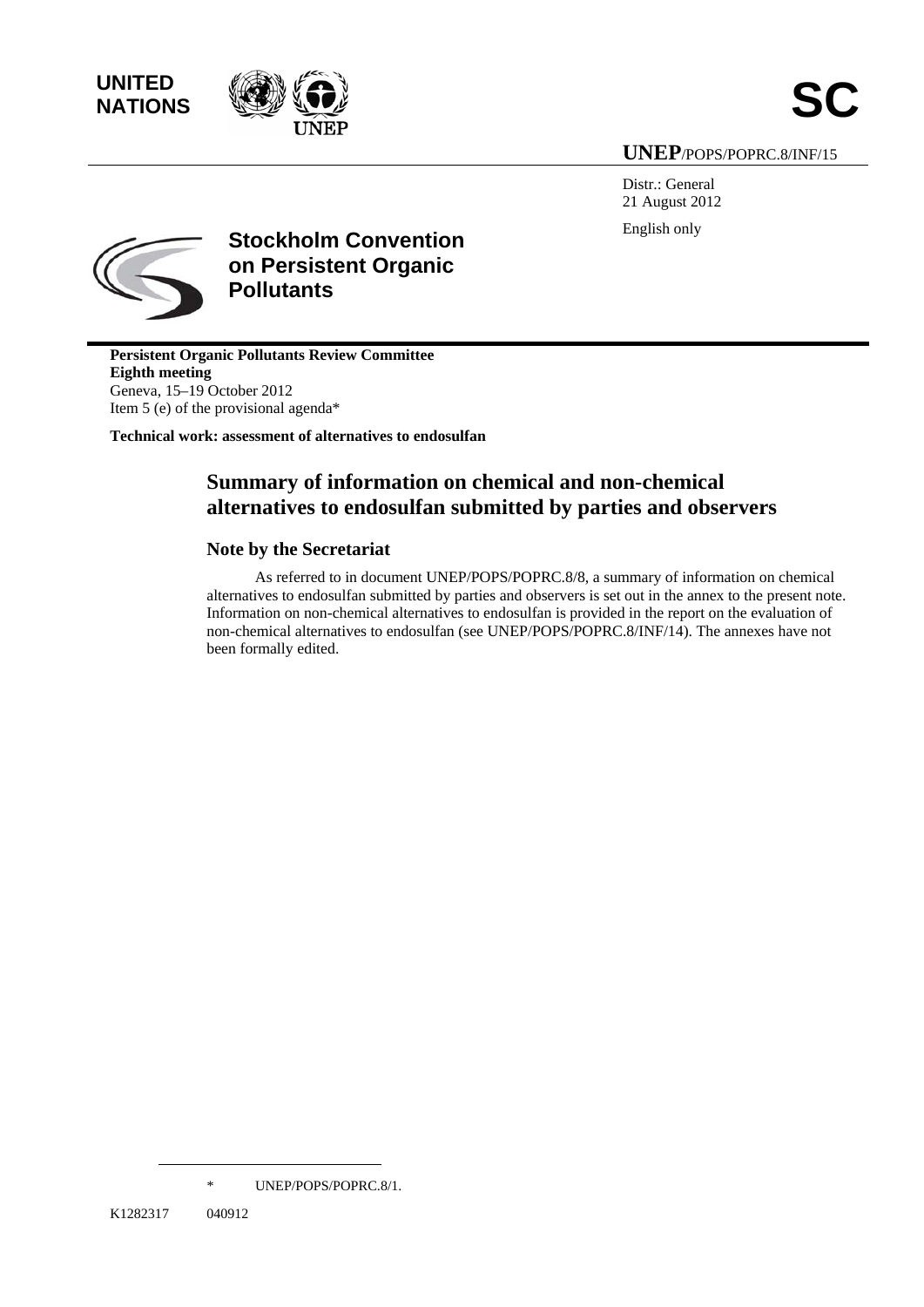#### **Annex**

# **Summary of chemical alternatives to endosulfan relevant to crop-pest complexes in Part VI of Annex A to the Stockholm Convention**

Table 1

**List of chemical alternatives to endosulfan reported by parties and observers relevant to crop-pest complexes in Part VI of Annex A to the Stockholm Convention**

| <b>Chemical alternatives</b> |                     | <b>Crop-pest applied</b>                                                    |
|------------------------------|---------------------|-----------------------------------------------------------------------------|
| 1.                           | Abamectine          | Onion (Aphids), Tobacco (Oriental tobacco budworm), Tomato                  |
|                              |                     | (Diamondback moth, Leaf miner)                                              |
| 2.                           | Acephate            | Bean (Aphids, Whiteflies), Chilli (Jassids), Cotton (Cotton bollworm,       |
|                              |                     | Jassids, Pink bollworm, Whiteflies), Cowpea (Aphids, Whiteflies), Maize     |
|                              |                     | (Pink borer), Onion (Jassids), Potato (Aphids, Jassids), Rice (Stem borers, |
|                              |                     | White jassid), Tobacco (Aphids, Oriental tobacco budworm), Tomato           |
|                              |                     | (Aphids, Leaf miner)                                                        |
| 3.                           | Acetamiprid         | Apple (Aphids), Arhar, gram (Aphids), Cowpea (Aphids, Whiteflies),          |
|                              |                     | Cotton (Aphids, Jassids, Whiteflies, Leaf rollers, Pink bollworm), Maize    |
|                              |                     | (Pink borer), Mustard (Gall midges), Okra (Aphids), Onion (Aphids), Tea     |
|                              |                     | (Aphids), Tobacco (Oriental tobacco budworm), Tomato (Aphids,               |
|                              |                     | Diamondback moth, Leaf miner), Wheat (Pink borer)                           |
| 4.                           | Alanycarb           | Tobacco (Oriental tobacco budworm)                                          |
| 5.                           | Aldicarb            | Cowpea (Aphids, Whiteflies)                                                 |
| 6.                           | Alpha-              | Cotton (Leaf rollers, Pink bollworm), Tobacco (Oriental tobacco             |
|                              | cypermethrin        | budworm), Tomato (Leaf miner)                                               |
| 7.                           | Azinphos-methyl     | Chilli (Jassids), Cotton (Pink bollworm)                                    |
| 8.                           | Beta-cyfluthrin     | Cotton (Cotton bollworm, Pink bollworm, Whiteflies), Maize (Pink borer)     |
| 9.                           | Beta-cypermethrin   | Maize (Pink borer)                                                          |
| 10.                          | Bifenthrin          | Bean (Aphids, Whiteflies), Cotton (Pink bollworm), Eggplant (Aphids),       |
|                              |                     | Potato (Aphids), Tobacco (Aphids), Tomato (Aphids, Whiteflies)              |
| 11.                          | Buprofezin          | Cotton (Aphids, Cotton bollworm, Jassids, Thrips, Whiteflies), Mango        |
|                              |                     | (Hoppers), Tobacco (Oriental tobacco budworm), Tomato (Diamondback          |
|                              |                     | moth)                                                                       |
| 12.                          | Carbaryl            | Arhar, gram (Caterpillars), Chilli (Jassids), Cotton, (Pink bollworm),      |
|                              |                     | Cowpea (Leaf miner, White flies), Eggplant (Jassids), Maize (Pink borer),   |
|                              |                     | Potato (Jassids), Tea (Smaller green leafhopper, Tea geometrid), Tobacco    |
|                              |                     | (Oriental tobacco budworm), Tomato (Jassids, Diamondback moth)              |
| 13.                          | Carbofuran          | Bean (Whiteflies), Coffee (Stem borer), Cotton (Leaf roller), Maize (Pink   |
|                              |                     | borer, Stem borers), Tomato (Diamondback moth)                              |
| 14.                          | Carbosulfan         | Chilli (Aphids), Cotton (Aphids, Jassids, Thrips), Rice (Gall midges, Stem  |
|                              |                     | borers)                                                                     |
| 15.                          | Chlorantraniliprole | Arhar, gram (Caterpillars), Cotton (Cotton bollworm), Mustard (Gall         |
|                              |                     | midges), Rice (Stem borers), Tomato (Leaf miner, Shoot and fruit borer)     |
| 16.                          | Chlorfluazuron      | Cotton (Cotton bollworm), Maize (Pink borer)                                |
| 17.                          | Chlorpicrin         | Arhar, gram (Caterpillars)                                                  |
| 18.                          | Chromafenozide      | Cotton (Cotton bollworm)                                                    |
| 19.                          | Chlorpyriphos       | Apple (Aphids), Arhar, gram (Aphids, Pod borer), Chilli (Jassids), Coffee   |
|                              |                     | (Berry borer), Cotton (Aphids, Cotton bollworm, Leaf rollers, Pink          |
|                              |                     | bollworm, Whiteflies), Cowpea (Leaf miner), Eggplant (Diamondback           |
|                              |                     | moth), Groundnut (Aphids), Maize (Pink borer), Mango (Fruit flies),         |
|                              |                     | Mustard (Aphids), Onion (Aphids), Rice (Gall midges, Stem borers),          |
|                              |                     | Tobacco (Oriental tobacco budworm), Tomato (Diamondback moth),              |
|                              |                     | Wheat (Pink borer, Termites)                                                |
| 20.                          | Chromafenozide      | Cotton (Cotton bollworm)                                                    |
| 21.                          | Clofentezine        | Apple (Aphids), Tomato (Diamondback moth, Leaf miner)                       |
| 22.                          | Clothianidin        | Arhar, gram (Aphids), Cotton (Jassids, Whiteflies), Cowpea (Aphids),        |
|                              |                     | Potato (Aphids), Tea (Aphids), Tomato (Leaf miner)                          |
| 23.                          | Cyantraniliprole    | Onion (Aphids)                                                              |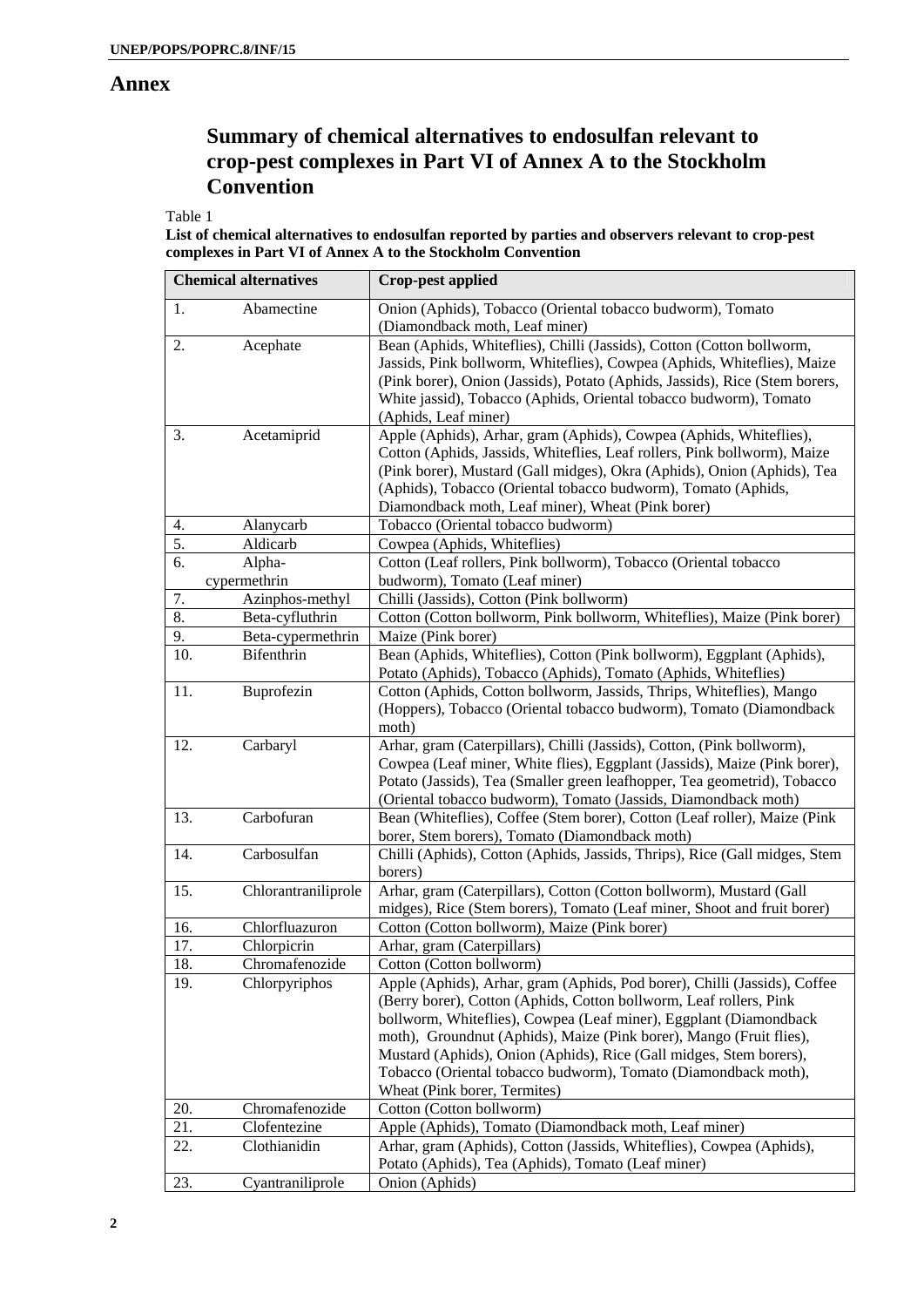| <b>Chemical alternatives</b> |                | <b>Crop-pest applied</b>                                                                                                                                                                                                                                                                                                                                                                                                                                          |  |  |
|------------------------------|----------------|-------------------------------------------------------------------------------------------------------------------------------------------------------------------------------------------------------------------------------------------------------------------------------------------------------------------------------------------------------------------------------------------------------------------------------------------------------------------|--|--|
| 24.                          | Cyfluthrin     | Arhar, gram (Aphids), Bean (Aphids, Whiteflies), Cotton (Pink bollworm),<br>Cowpea (Aphids), Potato (Aphids, Jassids), Tobacco (Oriental Tobacco<br>budworm), Tomato (Aphids, Whiteflies)                                                                                                                                                                                                                                                                         |  |  |
| 25.                          | Cyhalothrin    | Arhar, gram (Aphids), Cotton (Leaf rollers, Pink bollworm), Cowpea<br>(Aphids), Tea (Aphids), Tobacco (Oriental tobacco budworm)                                                                                                                                                                                                                                                                                                                                  |  |  |
| 26.                          | Cypermethrin   | Apple (Aphids), Arhar, gram (Aphids), Cotton (Leaf rollers, Pink<br>bollworm), Cowpea (Aphids, Whiteflies), Eggplant (Diamondback moth,<br>Shoot and fruit borer), Maize (Pink borer), Mustard (Gall midges), Onion<br>(Aphids), Potato (Jassids), Rice (White jassids), Tobacco (Oriental tobacco)<br>budworm), Tomato (Jassids), Wheat (Pink borer)                                                                                                             |  |  |
| 27.                          | Cyromazine     | Tomato (Diamondback moth, Leaf miner)                                                                                                                                                                                                                                                                                                                                                                                                                             |  |  |
| 28.                          | <b>DDT</b>     | Cotton (Cotton bollworm)                                                                                                                                                                                                                                                                                                                                                                                                                                          |  |  |
| 29.                          | Deltamethrin   | Apple (Aphids), Coffee (Berry borer), Cotton (Cotton bollworm, Pink<br>bollworm), Eggplant (Diamondback moth, Shoot and fruit borer), Maize<br>(Pink borer), Mango (Hoppers), Okra (Diamondback moth, Jassids, Shoot<br>and fruit borer), Onion (Aphids, Jassids), Potato (Aphids, Jassids), Rice<br>(Stem borers, White jassid), Tea (Caterpillars, Thrips), Tobacco (Oriental<br>tobacco budworm), Tomato (Diamondback moth, Leaf miner), Wheat<br>(Pink borer) |  |  |
| 30.                          | Diafenthiuron  | Cotton (Aphids, Cotton bollwom)                                                                                                                                                                                                                                                                                                                                                                                                                                   |  |  |
| 31.                          | Diazinon       | Apple (Aphids), Arhar, gram (Aphids, Caterpillars, Pea semilooper), Bean<br>(Aphids), Chilli (Jassids), Cowpea (Aphids, Leafminer), Coffee (Stem<br>borer), Eggplant (Diamondback moth), Maize (Pink borer), Musterd (Gall<br>midges), Onion (Aphids, Jassids), Potato (Aphids, Jassids), Tea<br>(Flushworm), Tomato (Aphids, Jassids, Leaf miner)                                                                                                                |  |  |
| 32.                          | Dicofol        | Eggplant (Shoot and fruit borer), Jute (Mites)                                                                                                                                                                                                                                                                                                                                                                                                                    |  |  |
| 33.                          | Dicrotophos    | Cotton (Whiteflies)                                                                                                                                                                                                                                                                                                                                                                                                                                               |  |  |
| 34.                          | Diflubenzuron  | Apple (Aphids), Maize (Pink borer), Wheat (Pink borer)                                                                                                                                                                                                                                                                                                                                                                                                            |  |  |
| 35.                          | Dimethoate     | Apple (Aphids), Arhar, gram (Aphids), Bean (Aphids), Chilli (Jassids),<br>Cowpea (Aphids, Whiteflies), Eggplant (Diamondback moth), Maize (Pink<br>borer), Mango (Fruit flies), Onion (Aphids), Potato (Aphids, Jassids), Tea<br>(Mealybugs, Scale insects), Tobacco (Oriental Tobacco budworm),<br>Tomato (Aphids, Diamondback moth, Jassids), Wheat (Pink borer)                                                                                                |  |  |
| 36.                          | Dinotefuran    | Cotton (Whiteflies), Tea (Aphids), Tomato (Leaf miner)                                                                                                                                                                                                                                                                                                                                                                                                            |  |  |
| $\overline{37}$ .            | Emamectin      | Arhar, gram (Pod borer), Cotton (Cotton bollworm), Cowpea (Leaf miner),                                                                                                                                                                                                                                                                                                                                                                                           |  |  |
|                              | benzoate       | Maize (Pink borer), Tomato (Leaf miner)                                                                                                                                                                                                                                                                                                                                                                                                                           |  |  |
| 38.                          | Esfenvalerate  | Bean (Aphids, Whiteflies), Cotton (Pink bollworm), Potato (Aphids,<br>Jassids), Tomato (Aphids, Whiteflies)                                                                                                                                                                                                                                                                                                                                                       |  |  |
| 39.                          | Ethiofencarb   | Chilli (Jassids), Onion (Jassids)                                                                                                                                                                                                                                                                                                                                                                                                                                 |  |  |
| 40.                          | Ethion         | Tea (Smaller green leafhopper)                                                                                                                                                                                                                                                                                                                                                                                                                                    |  |  |
| 41.                          | Ethiprole      | Tea (Aphids)                                                                                                                                                                                                                                                                                                                                                                                                                                                      |  |  |
| 42.                          | Ethofenprox    | Arhar, gram (Aphids, Caterpillars), Cotton (Cotton bollworm), Cowpea<br>(Aphids), Tobacco (Oriental tobacco budworm)                                                                                                                                                                                                                                                                                                                                              |  |  |
| 43.                          | Ethoprop       | Tobacco (Oriental tobacco budworm)                                                                                                                                                                                                                                                                                                                                                                                                                                |  |  |
| 44.                          | Ethylthiometon | Ahar, gram (Aphids), Cowpea (Aphids), Onion (Aphids)                                                                                                                                                                                                                                                                                                                                                                                                              |  |  |
| 45.                          | Fenitrothion   | Arhar, gram (Aphids, Caterpillars), Coffee (Stem borer), Cowpea<br>(Aphids), Onion (Aphids), Rice (White Jassid), Tea (Aphids)                                                                                                                                                                                                                                                                                                                                    |  |  |
| 46.                          | Fenpropathrin  | Apple (Aphids), Cotton (Pink bollworm)                                                                                                                                                                                                                                                                                                                                                                                                                            |  |  |
| 47.                          | Fenvalerate    | Cotton (Aphids, Cotton bollworm, Jassids, Pink bollworm, Thrips), Okra<br>(Jassids, Shoot and fruit borer)                                                                                                                                                                                                                                                                                                                                                        |  |  |
| 48.                          | Fipronil       | Chilli (Aphids), Cotton (Aphids, Cotton bollworm, Jassids, Thrips,<br>Whiteflies), Rice (Gall midges, Stem borers)                                                                                                                                                                                                                                                                                                                                                |  |  |
| 49.                          | Flonicamid     | Apple (Aphids), Eggplant (Aphids), Potato (Aphids), Tea (Aphids),<br>Tomato (Aphids)                                                                                                                                                                                                                                                                                                                                                                              |  |  |
| 50.                          | Flubendiamide  | Cotton (Cotton bollworm)                                                                                                                                                                                                                                                                                                                                                                                                                                          |  |  |
| 51.                          | Flucythrinate  | Arhar, gram (Aphids), Cowpea (Aphids)                                                                                                                                                                                                                                                                                                                                                                                                                             |  |  |
| 52.                          | Flufenoxoron   | Cotton (Pink bollworm), Tomato (Leaf miner)                                                                                                                                                                                                                                                                                                                                                                                                                       |  |  |
| 53.                          | Fluvalinate    | Cotton (Aphids, Cotton bollworm, Jassids, Pink bollworm), Tea (Aphids)                                                                                                                                                                                                                                                                                                                                                                                            |  |  |
| 54.                          | Formothion     | Cotton (Jassids, Thrips)                                                                                                                                                                                                                                                                                                                                                                                                                                          |  |  |
| 55.                          | Furathiocarb   | Cotton (Aphids, Leaf roller)                                                                                                                                                                                                                                                                                                                                                                                                                                      |  |  |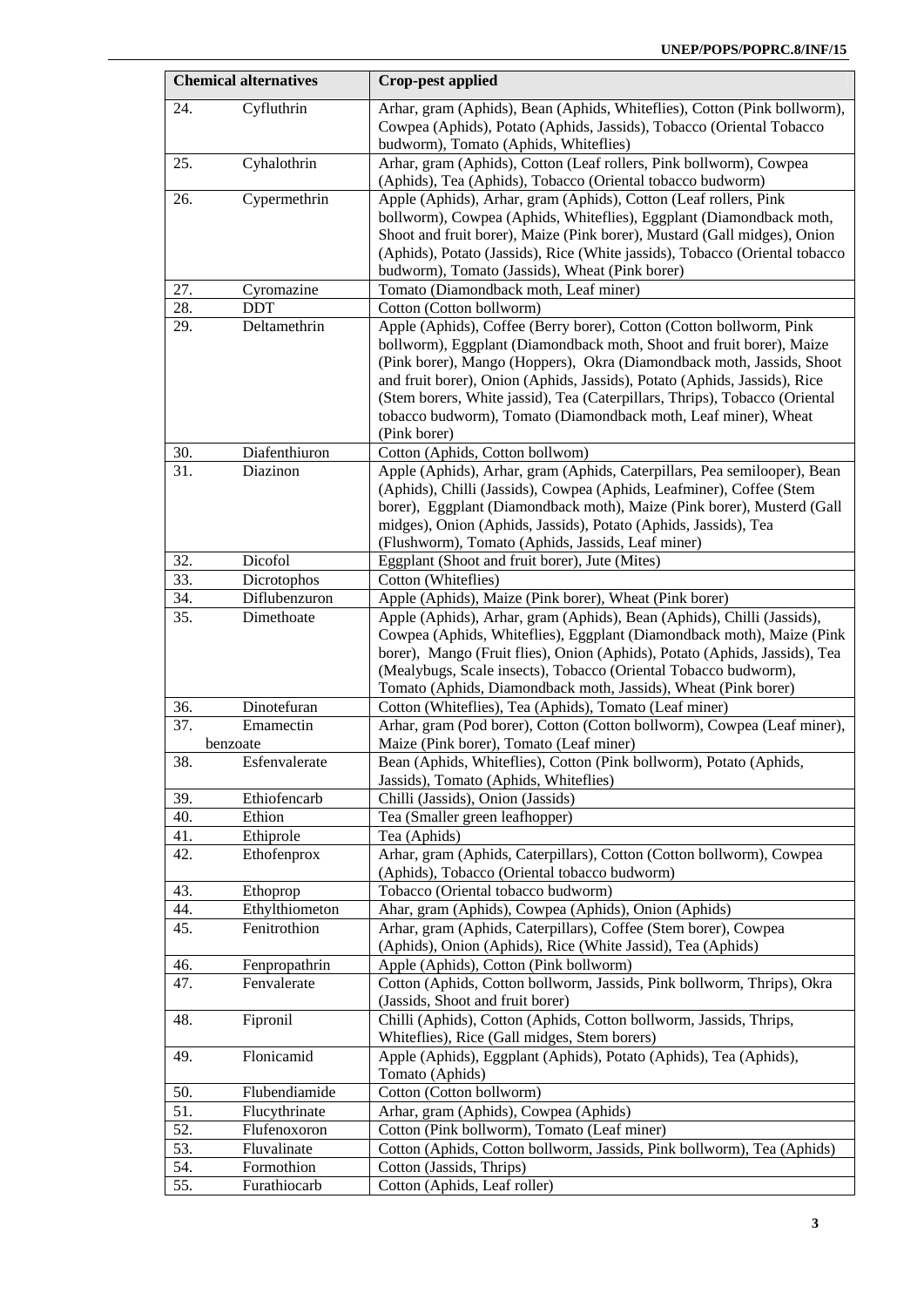| <b>Chemical alternatives</b> |                                   | <b>Crop-pest applied</b>                                                                                                                                                                                                                                                                                                                                                                                                                                |
|------------------------------|-----------------------------------|---------------------------------------------------------------------------------------------------------------------------------------------------------------------------------------------------------------------------------------------------------------------------------------------------------------------------------------------------------------------------------------------------------------------------------------------------------|
| 56.                          | Gamma-<br>Cyhalothrin             | Maize (Pink borer)                                                                                                                                                                                                                                                                                                                                                                                                                                      |
| 57.                          | Imidacloprid                      | Apple (Aphids), Arhar, gram (Aphids), Bean (Aphids, Leaf miner,<br>Whiteflies), Chilli (Jassids), Coffee (Berry borer, Stem borer), Cotton<br>(Aphids, Jassids, Pink bollworm, Whiteflies), Cowpea (Aphids, White<br>flies), Eggplant (Shoot and fruit borer), Maize (Pink borer), Mustard (Gall<br>midges), Onion (Aphids, Jassids), Potato (Aphids, Jassids), Tobacco<br>(Aphids, Oriental tobacco budworm), Tomato (Diamondback moth, Leaf<br>miner) |
| 58.                          | Indoxacarb                        | Apple (Aphids), Cotton (Cotton bollworm, Whiteflies)                                                                                                                                                                                                                                                                                                                                                                                                    |
| 59.                          | Insecticidal soap                 | Arhar, gram (Aphids), Cowpea (Aphids, Whiteflies), Onion (Aphids)                                                                                                                                                                                                                                                                                                                                                                                       |
|                              | Sodium Oleate                     | Onion (Aphids)                                                                                                                                                                                                                                                                                                                                                                                                                                          |
|                              | Sorbitan esters of fatty<br>acids | Arhar, gram (Aphids), Cowpea (Aphids), Onion (Aphids)                                                                                                                                                                                                                                                                                                                                                                                                   |
| 60.                          | Isoxathion                        | Cotton (Cotton bollworm), Tobacco (Oriental tobacco budworm)                                                                                                                                                                                                                                                                                                                                                                                            |
| 61.                          | Lambda-<br>Cyhalothrin            | Apple (Aphids), Arhar, gram (Aphids, Caterpillars), Bean (Aphids,<br>Whiteflies), Cotton (Cotton bollworm, Jassids, Thrips, Pink bollworm,<br>Whiteflies), Cowpea (Aphids), Maize (Pink borer), Eggplant<br>(Diamondback moth), Mango (Hoppers), Onion (Aphids), Potato (Jassids),<br>Rice (Gall midges, Rice Hispa, Stem borers), Tobacco (Aphids, Oriental<br>tobacco budworm), Tomato (Jassids, Shoot and fruit borer), Wheat (Pink<br>borer)        |
| 62.                          | Lepimectin                        | Tomato (Leaf miner)                                                                                                                                                                                                                                                                                                                                                                                                                                     |
| 63.                          | Lufenuron                         | Cotton (Cotton bollworm, Pink bollworm), Maize (Pink borer), Tomato<br>(Leaf miner)                                                                                                                                                                                                                                                                                                                                                                     |
| 64.                          | Malathion                         | Arhar, gram (Aphids, Caterpillars), Bean (Aphids, Whiteflies), Chilli<br>(Jassids), Cowpea (Aphids, Cotton bollworm, Jassids), Cowpea (Aphids,<br>Leaf miner), Eggplant (Aphids, Jassids), Maize (Pink borer), Onion<br>(Aphids, Jassids), Potato (Aphids, Jassids), Tomato (Aphids, Jassids,<br>Leafminer)                                                                                                                                             |
| 65.                          | Methamidophos                     | Chilli (Jassids), Cotton (Pink bollworm, Whiteflies), Cowpea (Aphids,<br>Whiteflies), Onion (Jassids), Tobacco (Oriental tobacco budworm),<br>Tomato (Diamondback moth)                                                                                                                                                                                                                                                                                 |
| 66.                          | Methidathion                      | Cotton (Pink bollworm, Whiteflies), Tea (Aphids)                                                                                                                                                                                                                                                                                                                                                                                                        |
| 67.                          | Methomyl                          | Chilli (Jassids), Cotton (Cotton bollworm, Pink bollworm), Maize (Pink<br>borer), Onion (Aphids, Jassids), Potato (Aphids, Jassids), Tobacco<br>(Aphids, Oriental tobacco budworm), Tomato (Aphids, Diamondback<br>moth, Whiteflies)                                                                                                                                                                                                                    |
| 68.                          | Methoxyfenozide                   | Apple (Aphids), Cotton (Pink bollworm)                                                                                                                                                                                                                                                                                                                                                                                                                  |
| 69.                          | Methyl parathion                  | Chilli (Jassids), Cotton (Cotton bollworm, Pink bollworm, Thrips,<br>Whiteflies), Cowpea (Leaf miner)                                                                                                                                                                                                                                                                                                                                                   |
| 70.                          | Milbemycin                        | Tomato (Leaf miner)                                                                                                                                                                                                                                                                                                                                                                                                                                     |
| 71.                          | Monocrotophos                     | Cotton (Aphids, Cotton bollworm, Pink bollworm, Thrips, Whiteflies),<br>Jute (Bihar hairy caterpillar)                                                                                                                                                                                                                                                                                                                                                  |
| 72.                          | Naled                             | Arhar, gram (Aphids, Caterpillars), Bean (Aphids), Cowpea (Aphids),<br>Potato (Jassids), Tomato (Leafminer)                                                                                                                                                                                                                                                                                                                                             |
| 73.                          | Napropamide                       | Mango (Fruit fly)                                                                                                                                                                                                                                                                                                                                                                                                                                       |
| 74.                          | Nitenpyram                        | Tomato (Leaf miner)                                                                                                                                                                                                                                                                                                                                                                                                                                     |
| 75.                          | Novaluron                         | Cotton (Cotton bollworm, Whiteflies), Maize (Pink borer), Tomoto (Leaf<br>miner)                                                                                                                                                                                                                                                                                                                                                                        |
| 76.                          | Oxamyl                            | Cotton (Whiteflies), Potato (Aphids, Jassids), Tomato (Diamondback<br>moth, Leaf miner)                                                                                                                                                                                                                                                                                                                                                                 |
| 77.                          | Oxydemeton-<br>methyl             | Chilli (Jassids), Cotton (Aphids, Jassids)                                                                                                                                                                                                                                                                                                                                                                                                              |
| 78.                          | Permethrin                        | Arhar, gram (Aphids, Caterpillars), Cotton (Cotton bollworm, Pink<br>bollworm), Cowpea (Aphids, Leaf miner), Eggplant (Diamondback moth),<br>Maize (Pink borer), Potato (Aphids, Jassids), Tomato (Diamondback<br>month, Jassids, Leaf miner)                                                                                                                                                                                                           |
| 79.                          | Phentoate                         | Arhar, gram (Aphids), Cotton (Cotton bollworm, Pink bollworm), Cowpea<br>(Aphids), Onion (Aphids)                                                                                                                                                                                                                                                                                                                                                       |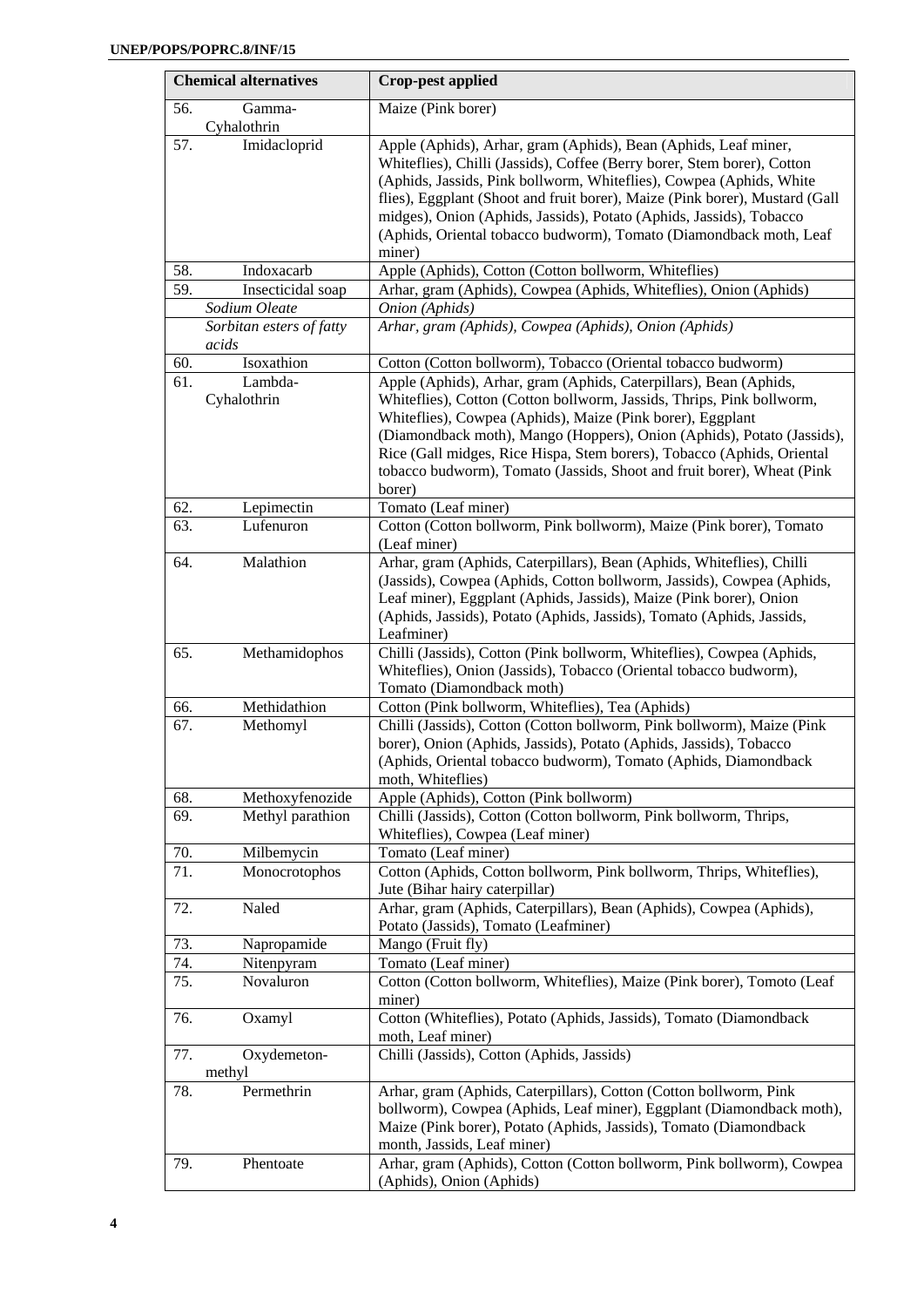| <b>Chemical alternatives</b> |                   | <b>Crop-pest applied</b>                                                                     |  |  |
|------------------------------|-------------------|----------------------------------------------------------------------------------------------|--|--|
| 80.                          | Phorate           | Apple (Aphids), Chilli (Aphids), Cotton (Aphids, Jassids, Thrips                             |  |  |
|                              |                   | Whiteflies), Groundnut (Aphids), Maize (Stem borers), Mustard (Aphids),                      |  |  |
|                              |                   | Potato (Aphids), Rice (Rice hispa, Stem borers), Tomato (Whiteflies)                         |  |  |
| 81.                          | Phosalone         | Apple (Aphids), Chilli (Aphids), Cotton (Pink bollworm)                                      |  |  |
| 82.                          | Phosmet           | Potato (Aphids, Jassids)                                                                     |  |  |
| 83.                          | Phosphamidon      | Chilli (Jassids), Onion (Jassids)                                                            |  |  |
| 84.                          | Pirimicarb        | Apple (Aphids), Chilli (Jassids), Maize (Aphids), Onion (Jassids)                            |  |  |
| 85.                          | Pirimiphos methyl | Tea (Aphids)                                                                                 |  |  |
| 86.                          | Profenofos        | Cotton (Cotton bollworm, Pink bollworm, Whiteflies)                                          |  |  |
| 87.                          | Propargite        | Jute (Yellow mite)                                                                           |  |  |
| 88.                          | Prothiofos        | Tea (Flushworm)                                                                              |  |  |
| 89.                          | Pymetrozine       | Potato (Aphids)                                                                              |  |  |
| 90.                          | Pyrethrin         | Onion (Aphids), Tea (Tea geometrid)                                                          |  |  |
| 91.                          | Pyridaben         | Tomato (Diamondback moth, Leaf miner)                                                        |  |  |
| 92.                          | Pyridafenthion    | Eggplant (Shoot and fruit borer)                                                             |  |  |
| 93.                          | Pyridalyl         | Cowpea (Leaf miner), Tomato (Leaf miner)                                                     |  |  |
| 94.                          | Pyriproxifen      | Cotton (Cotton bollworm, Whiteflies)                                                         |  |  |
| 95.                          | Quinalphos        | Apple (Aphids), Arhar, gram (Pod borer), Chilli (Aphids), Cotton (Aphids,                    |  |  |
|                              |                   | Cotton bollworm, Jassids, Pink bollworm, Thrips), Jute (Yellow mite),                        |  |  |
|                              |                   | Okra (Jassids, Shoot and fruit borer), Rice (Rice hispa, Stem borers), Tea                   |  |  |
|                              |                   | (Caterpillars, Thrips), Tomato (Shoot and fruit borer), Wheat (Aphids)                       |  |  |
| 96.<br>97.                   | Spinetoram        | Tomato (Leaf miner)<br>Cotton (Cotton bollworm, Pink bollworm), Eggplant (Diamondback moth), |  |  |
|                              | Spinosad          | Maize (Pink borer), Mango (Fruit flies), Okra (Diamondback moth),                            |  |  |
|                              |                   | Tomato (Diamondback moth, Leaf miner),                                                       |  |  |
| 98.                          | Spirodiclofen     | Apple (Aphids)                                                                               |  |  |
| 99.                          | Spiromesifen      | Cotton (Whiteflies)                                                                          |  |  |
| 100.                         | Spirotetramat     | Apple (Aphids), Arhar, gram (Aphids), Bean (Aphids), Cotton (Cotton                          |  |  |
|                              |                   | bollworm), Cowpea (Aphids, Whiteflies), Eggplant (Aphids), Potato                            |  |  |
|                              |                   | (Aphids), Tomato (Aphids)                                                                    |  |  |
| 101.                         | Sulphur           | Jute (Yellow mite)                                                                           |  |  |
| 102.                         | Teflubenzuron     | Maize (Pink borer)                                                                           |  |  |
| 103.                         | Terbufos          | Maize (Pink borer)                                                                           |  |  |
| 104.                         | Thiacloprid       | Apple (Aphids), Maize (Pink borer), Tea (Aphids), Wheat (Pink borer)                         |  |  |
| 105.                         | Thiamethoxam      | Arhar, gram (Aphids), Cotton (Aphids, Jassids, Thrips, Whiteflies),                          |  |  |
|                              |                   | Cowpea (Aphids, Whiteflies), Mango (Hoppers), Mustard (Aphids), Okra                         |  |  |
|                              |                   | (Aphids, Jassids), Potato (Aphids, Jassids), Rice (Gall midges, Stem                         |  |  |
|                              |                   | borers), Tea (Aphides, Tea mosquito bug), Tomato (Leaf miner,                                |  |  |
|                              |                   | Whiteflies), Wheat (Aphids, Pink borer, Termites)                                            |  |  |
| 106.                         | Thiodicarb        | Cotton (Cotton bollworm, Pink bollworm), Tobacco (Oriental tobacco                           |  |  |
|                              |                   | budworm)                                                                                     |  |  |
| 107.                         | Tolfenpyrad       | Tomato (Leaf miner)                                                                          |  |  |
| 108.                         | Tralomethrin      | Cotton (Cotton bollworm, Pink bollworm, Whiteflies), Cowpea (Leaf                            |  |  |
|                              |                   | miner)                                                                                       |  |  |
| 109.                         | Triazophos        | Cotton (Cotton bollworm, Pink bollworm)                                                      |  |  |
| 110.                         | Trichlorfon       | Arhar, gram (Caterpillars), Chilli (Jassids), Cowpea (Leafminer), Maize                      |  |  |
|                              |                   | (Pink borer), Tomato (Diamondback moth, Leafminer)                                           |  |  |
| 111.                         | Tricloprid        | Maize (Pink borer)                                                                           |  |  |
| 112.                         | Triflumuron       | Maize (Pink borer)                                                                           |  |  |
| 113.                         | Zeta-cypernethrin | Cotton (Pink bollworm, Whiteflies), Maize (Pink borer)                                       |  |  |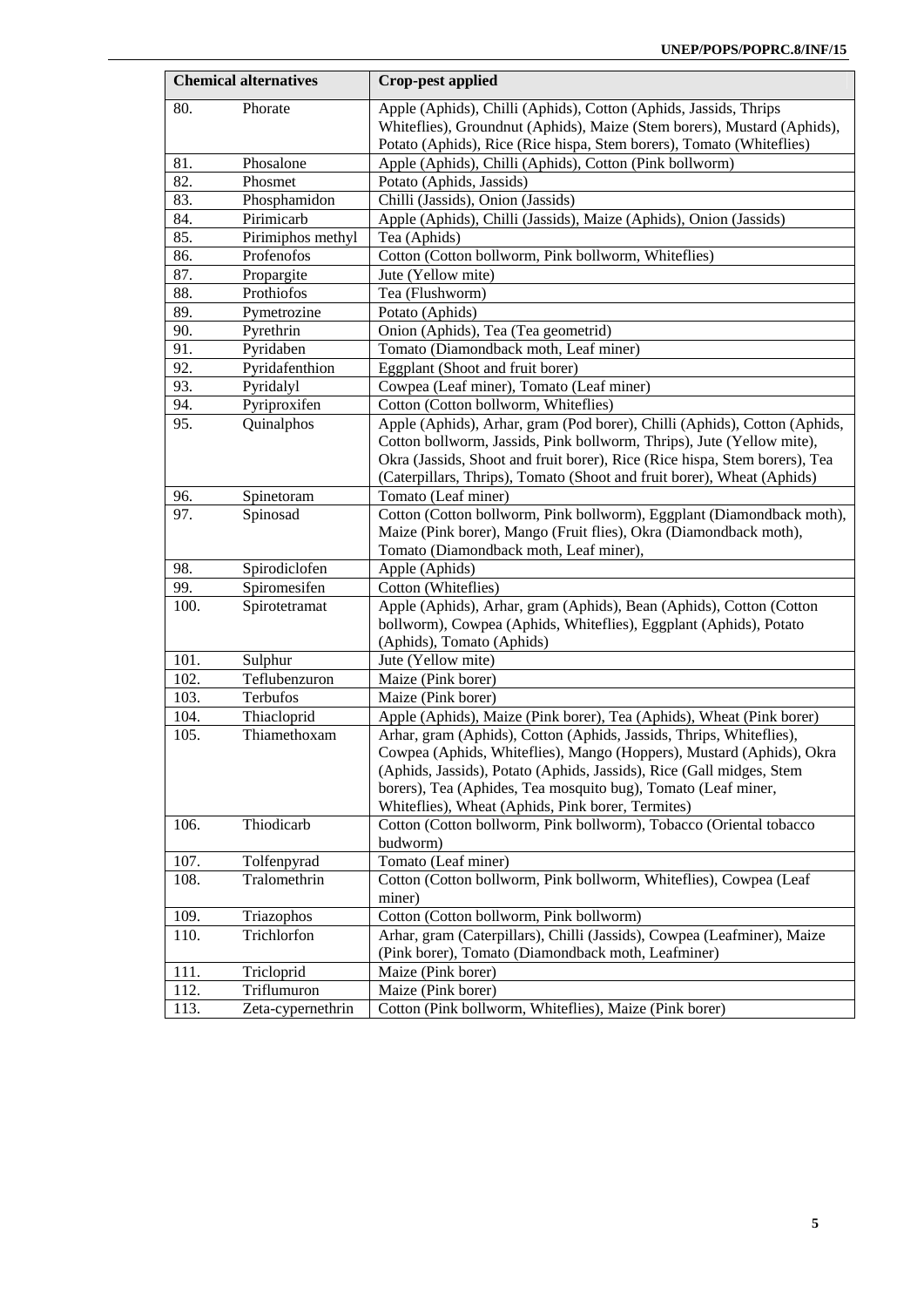#### Table 2

| List of crop-pest complex in part VI of Annex A to the Stockholm Convention with chemical |
|-------------------------------------------------------------------------------------------|
| alternatives to endosulfan reported by parties and observers                              |

| Crop        | Pest         | <b>Insecticide</b>       | Source, reported       |
|-------------|--------------|--------------------------|------------------------|
| Apple       | Aphids       | Acetamiprid              | Netherlands            |
|             |              | Chlorpyriphos            | India                  |
|             |              | Chlorpyriphos            | Bulgaria               |
|             |              | Clofentezine             | Bulgaria               |
|             |              | Cypermethrin             | Bulgaria               |
|             |              | Deltamethrin             | Netherlands            |
|             |              | Deltamethrin             | Bulgaria               |
|             |              | Diazinon                 | <b>USA</b>             |
|             |              | Diflubenzuron            | Bulgaria               |
|             |              | Dimethoate               | Bulgaria               |
|             |              | Fenpropathrin            | <b>USA</b>             |
|             |              | Flonicamid               | Netherlands            |
|             |              | Imidacloprid             | Netherlands            |
|             |              | Imidacloprid             | <b>USA</b>             |
|             |              | Indoxacarb               | Bulgaria               |
|             |              | Lambda-cyhalothrin       | <b>USA</b>             |
|             |              | Lambda-cyhalothrin       | Bulgaria               |
|             |              | Methoxyfenozide          | Bulgaria               |
|             |              | Phorate                  | India                  |
|             |              |                          |                        |
|             |              | Phosalone                | POP RC Member (Sylvain |
|             |              |                          | Bintein)               |
|             |              | Pirimicarb               | Netherlands            |
|             |              | Quinalphos               | India                  |
|             |              | Spirodiclofen            | Bulgaria               |
|             |              | Spirotetramat            | Netherlands            |
|             |              | Thiacloprid              | Bulgaria               |
|             |              | Thiacloprid              | Netherlands            |
| Arhar, gram | Aphids       | Diazinon                 | Canada                 |
|             |              | Chlorpyriphos            | Burundi                |
|             |              | Dimethoate               | Burundi                |
|             |              | Dimethoate               | Canada                 |
|             |              | Fenitrothion             | Myanmar                |
|             |              | Insecticidal soap        | Canada                 |
|             |              | Lambda-cyhalothrin       | Canada                 |
|             |              | Mancozeb                 | Burundi                |
|             |              | Malathion                | Canada                 |
|             |              | Naled                    | Canada                 |
|             |              | Spirotetramat            | Canada                 |
|             |              | Acetamiprid              | Japan                  |
|             |              | Clothianidin             | Japan                  |
|             |              | Cyfluthrin               | Japan                  |
|             |              | Cyhalothrin              | Japan                  |
|             |              | Cypermethrin             | Japan                  |
|             |              | Ethofenprox              | Japan                  |
|             |              | Ethylthiometon           | Japan                  |
|             |              | Fenitrothion             | Japan                  |
|             |              | Flucythrinate            | Japan                  |
|             |              | Imidacloprid             | Japan                  |
|             |              | Malathion                | Japan                  |
|             |              | Permethrin               | Japan                  |
|             |              | Phenthoate               | Japan                  |
|             |              | Sorbitan esters of fatty |                        |
|             |              | acids                    | Japan                  |
|             |              | Thiamethoxam             |                        |
|             | Caterpillars | Carbaryl                 | Japan<br>Canada        |
|             |              |                          |                        |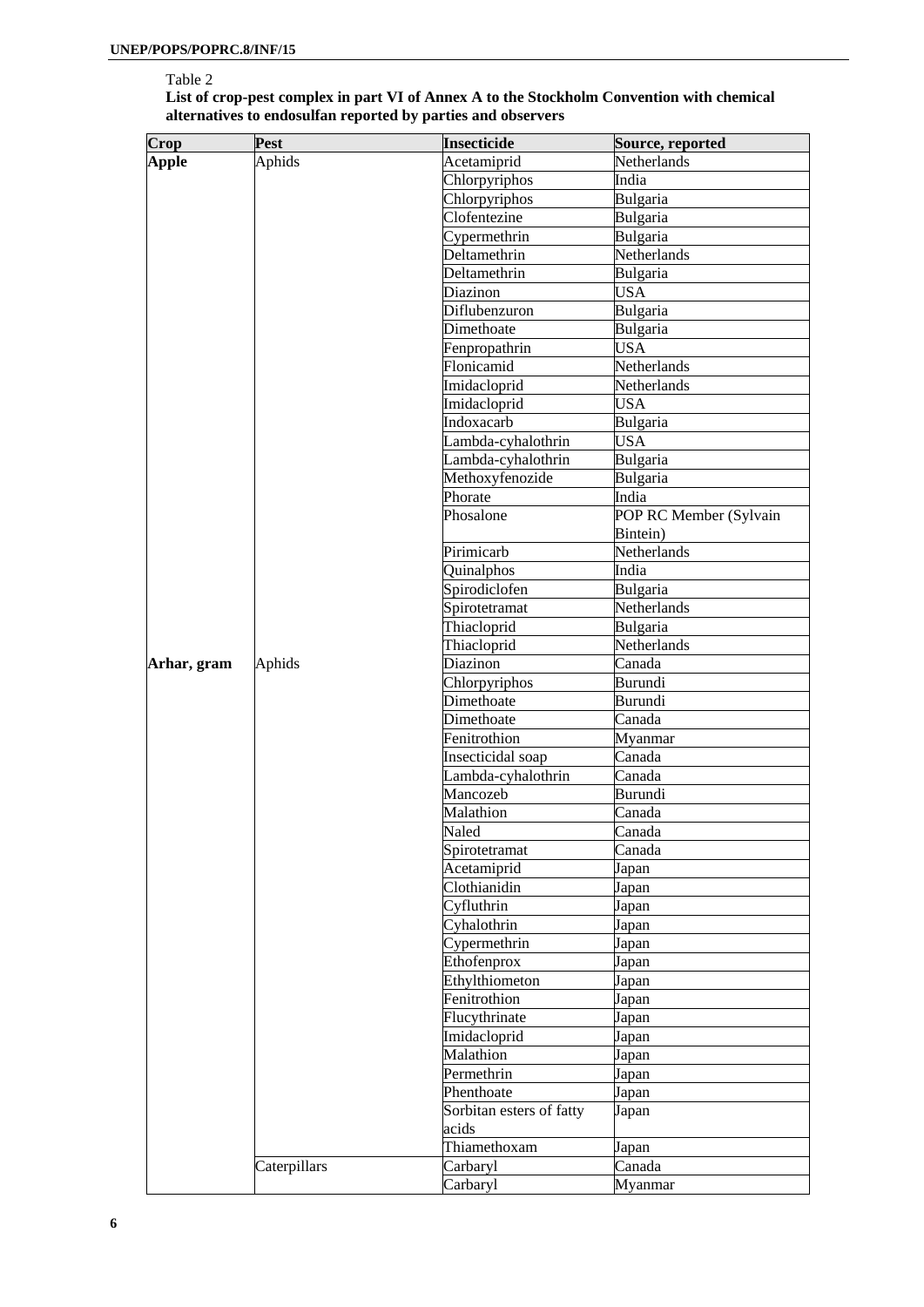|               | Pest           | <b>Insecticide</b>        |                               |
|---------------|----------------|---------------------------|-------------------------------|
| Crop          |                |                           | Source, reported              |
|               |                | Chlorantraniliprole       | Canada                        |
|               |                | Diazinon                  | Canada                        |
|               |                | Fenitrothion              | Myanmar                       |
|               |                | Lambda-cyhalothrin        | Canada                        |
|               |                | Naled                     | Canada                        |
|               |                | Trichlorfon               | $\overline{\mathrm{C}}$ anada |
|               |                | Chlorpicrin               | Japan                         |
|               |                | Ethofenprox               | Japan                         |
|               |                | Fenitrothion              | Japan                         |
|               |                | Malathion                 | Japan                         |
|               |                | Permethrin                | Japan                         |
|               | Pea semilooper | Diazinon                  | Myanmar                       |
|               | Pod borer      | Chlorpyriphos             | India                         |
|               |                | <b>Emamectin benzoate</b> | India                         |
|               |                | Quinalphos                | India                         |
| Bean          | Aphids         | Acephate                  | <b>USA</b>                    |
|               |                | <b>Bifenthrin</b>         | <b>USA</b>                    |
|               |                |                           | <b>USA</b>                    |
|               |                | Cyfluthrin                | Canada                        |
|               |                | Diazinon                  |                               |
|               |                | Dimethoate                | $\overline{\mathrm{C}}$ anada |
|               |                | Dimethoate                | <b>USA</b>                    |
|               |                | Esfenvalerate             | <b>USA</b>                    |
|               |                | Imidacloprid              | <b>USA</b>                    |
|               |                | Lambda-cyhalothrin        | Canada                        |
|               |                | Lambda-cyhalothrin        | <b>USA</b>                    |
|               |                | Malathion                 | $\overline{\mathrm{C}}$ anada |
|               |                | Malathion                 | <b>USA</b>                    |
|               |                | Naled                     | Canada                        |
|               |                | Spirotetramat             | $\overline{\mathrm{C}}$ anada |
|               | Leaf miner     | Imidacloprid              | <b>USA</b>                    |
|               | Whiteflies     | Acephate                  | <b>USA</b>                    |
|               |                | <b>Bifenthrin</b>         | <b>USA</b>                    |
|               |                | Cyfluthrin                | <b>USA</b>                    |
|               |                | Esfenvalerate             | <b>USA</b>                    |
|               |                | Imidacloprid              | <b>USA</b>                    |
|               |                | Lambda-cyhalothrin        | <b>USA</b>                    |
|               |                | Malathion                 | <b>USA</b>                    |
|               |                |                           |                               |
|               |                | Carbofuran                | India                         |
| <b>Chilli</b> | Aphids         | Carbosulfan               | India                         |
|               |                | Fipronil                  | India                         |
|               |                | Phorate                   | India                         |
|               |                | Phosalone                 | India                         |
|               |                | Quinalphos                | India                         |
|               | Jassids        | Acephate                  | Argentina                     |
|               |                | Azinphos-methyl           | Mexico                        |
|               |                | Carbaryl                  | Canada                        |
|               |                | Carbaryl                  | Myanmar                       |
|               |                | Chlorpyrifos-ethyl        | Mexico                        |
|               |                | Diazinon                  | Myanmar                       |
|               |                | Dimethoate                | Mexico                        |
|               |                | Ethiofencarb              | Argentina                     |
|               |                | Imidacloprid              | India                         |
|               |                | Imidacloprid              | Argentina                     |
|               |                | Malathion                 | Canada                        |
|               |                | Malathion                 | Argentina                     |
|               |                | Malathion                 | Mexico                        |
|               |                | Methamidophos             | Argentina                     |
|               |                | Methamidophos             | Mexico                        |
|               |                |                           |                               |
|               |                | Methomyl                  | Argentina                     |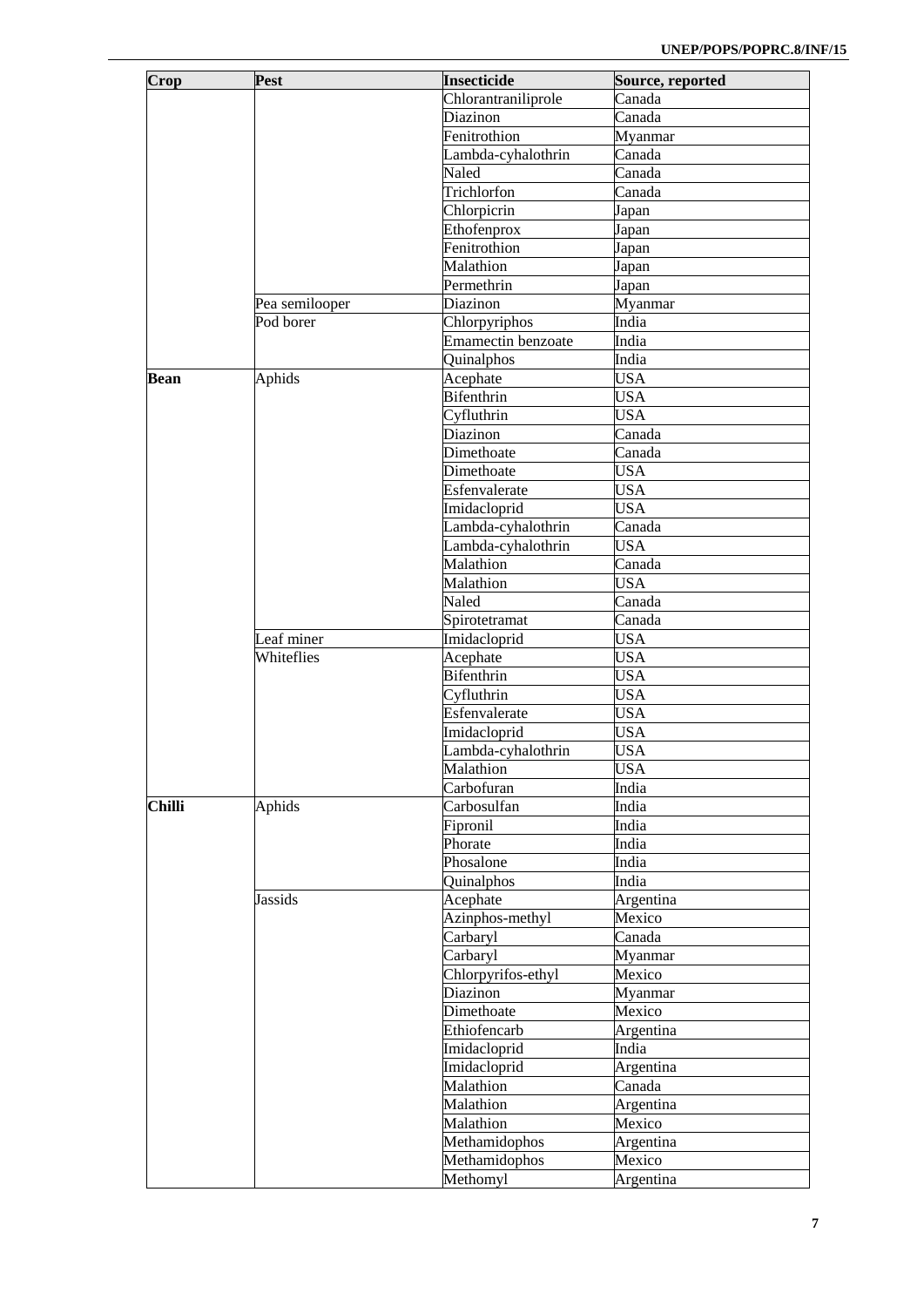| Crop          | Pest            | <b>Insecticide</b>      | Source, reported         |
|---------------|-----------------|-------------------------|--------------------------|
|               |                 | Methomyl                | Mexico                   |
|               |                 | <b>Methyl Parathion</b> | Mexico                   |
|               |                 | Oxydemeton-methyl       | Mexico                   |
|               |                 | Phosphamidon            | Argentina                |
|               |                 | Pirimicarb              | Argentina                |
|               |                 | Trichlorfon             | Mexico                   |
| <b>Coffee</b> | Berry borer     | Chlorpyrifos            | Ecuador                  |
|               |                 | Chlorpyrifos            | Honduras                 |
|               |                 | Deltamethrim            | Burundi                  |
|               |                 | Imidacloprid            | São Tomé and Príncipe    |
|               | Stem borer      | Carbofuran              | Honduras                 |
|               |                 | Diazinon                | Honduras                 |
|               |                 | Fenitrothion            | Myanmar                  |
|               |                 | Imidacloprid            | São Tomé and Príncipe    |
| <b>Cotton</b> | Aphids          | Acetamiprid             | India                    |
|               |                 | Buprofezin              | India                    |
|               |                 | Carbosulfan             | India                    |
|               |                 | Chlorpyriphos           | India                    |
|               |                 | Diafenthiuron           | POPRC member (POPRC      |
|               |                 |                         | member (Martien Janssen) |
|               |                 |                         | Janssen)                 |
|               |                 | Fenvalerate             | India                    |
|               |                 | Fipronil                | India                    |
|               |                 | Fluvalinate             | India                    |
|               |                 | Furathiocarb            | POPRC member (POPRC      |
|               |                 |                         | member (Martien Janssen) |
|               |                 |                         | Janssen)                 |
|               |                 | Imidacloprid            | India                    |
|               |                 | Malathion               | India                    |
|               |                 | Monocrotophos           | India                    |
|               |                 | Oxydemeton-methyl       | India                    |
|               |                 | Phorate                 | India                    |
|               |                 | Quinalphos              | India                    |
|               |                 | Quinalphos              | POPRC member (POPRC      |
|               |                 |                         | member (Martien Janssen) |
|               |                 |                         | Janssen)                 |
|               |                 | Thiamethoxam            | India                    |
|               | Cotton bollworm | Acephate                | India                    |
|               |                 | Beta-cyfluthrin         | POPRC member (Martien    |
|               |                 |                         | Janssen)                 |
|               |                 | Buprofezin              | India                    |
|               |                 | Chlorantraniliprole     | India                    |
|               |                 | Chlorfluazuron          | The Sahelian Pesticides  |
|               |                 |                         | Committee                |
|               |                 | Chlorfluazuron          | POPRC member (Martien    |
|               |                 |                         | Janssen)                 |
|               |                 | Chlorpyriphos           | India                    |
|               |                 | Chromafenozide          | The Sahelian Pesticides  |
|               |                 |                         | Committee                |
|               |                 | Chromafenozide          | POPRC member (Martien    |
|               |                 |                         | Janssen)                 |
|               |                 | <b>DDT</b>              | POPRC member (Martien    |
|               |                 |                         | Janssen)                 |
|               |                 | Deltamethrin            | India                    |
|               |                 | Diafenthiuron           | India                    |
|               |                 | Emamectin benzoate      | India                    |
|               |                 | Emamectin benzoate      | The Sahelian Pesticides  |
|               |                 |                         | Committee                |
|               |                 | Ethofenprox             | India                    |
|               |                 |                         |                          |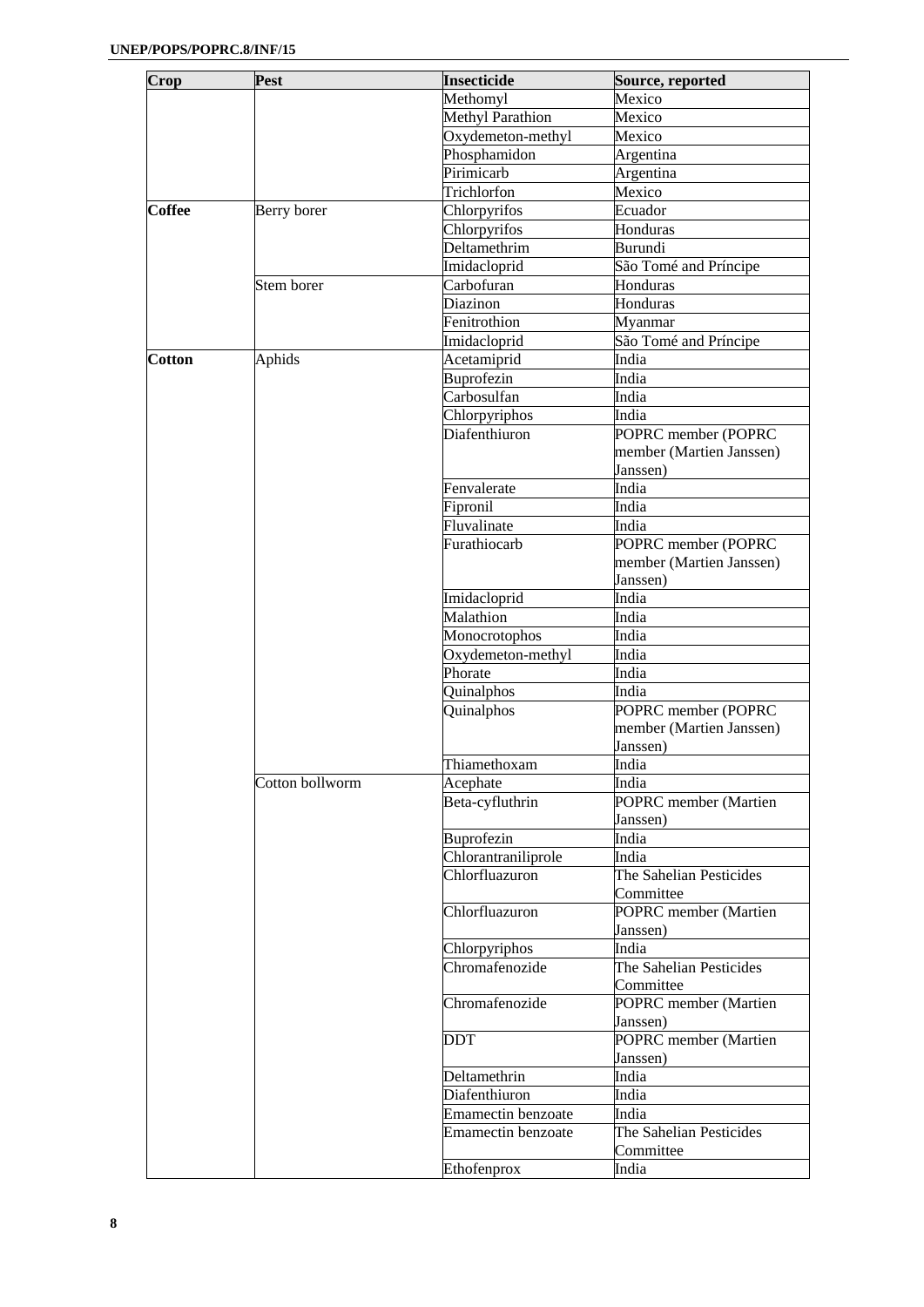| Crop | Pest           | <b>Insecticide</b> | Source, reported        |
|------|----------------|--------------------|-------------------------|
|      |                | Fenvalerate        | India                   |
|      |                | Fipronil           | India                   |
|      |                | Flubendiamide      | The Sahelian Pesticides |
|      |                |                    | Committee               |
|      |                | Flubendiamide      | POP RC Member (Sylvain  |
|      |                |                    | Bintein)                |
|      |                | Flubendiamide      | POPRC member (Martien   |
|      |                |                    | Janssen)                |
|      |                | Fluvalinate        | India                   |
|      |                | Indoxacarb         | The Sahelian Pesticides |
|      |                |                    | Committee               |
|      |                | Indoxacarb         | India                   |
|      |                | Indoxacarb         |                         |
|      |                |                    | POPRC member (Martien   |
|      |                |                    | Janssen)                |
|      |                | Isoxathion         | The Sahelian Pesticides |
|      |                |                    | Committee               |
|      |                | Isoxathion         | POPRC member (Martien   |
|      |                |                    | Janssen)                |
|      |                | Lambda-cyhalothrin | India                   |
|      |                | Lufenuron          | The Sahelian Pesticides |
|      |                |                    | Committee               |
|      |                | Lufenuron          | India                   |
|      |                | Lufenuron          | POPRC member (Martien   |
|      |                |                    | Janssen)                |
|      |                | Malathion          | India                   |
|      |                | Methomyl           | India                   |
|      |                | Methyl Parathion   | India                   |
|      |                | Monocrotophos      | India                   |
|      |                | Novuluron          | India                   |
|      |                | Permethrin         | India                   |
|      |                | Phenthoate         | India                   |
|      |                | Profenofos         | India                   |
|      |                | Profenofos         | The Sahelian Pesticides |
|      |                |                    | Committee               |
|      |                | Profenofos         | POPRC member (Martien   |
|      |                |                    | Janssen)                |
|      |                |                    |                         |
|      |                | Pyriproxyfen       | India                   |
|      |                | Quinalphos         | India                   |
|      |                | Spinosad           | The Sahelian Pesticides |
|      |                |                    | Committee               |
|      |                | Spinosad           | India                   |
|      |                | Spinosad           | POPRC member (Martien   |
|      |                |                    | Janssen)                |
|      |                | Spirotetramat      | The Sahelian Pesticides |
|      |                |                    | Committee               |
|      |                | Thiodicarb         | The Sahelian Pesticides |
|      |                |                    | Committee               |
|      |                | Thiodicarb         | India                   |
|      |                | Thiodicarb         | POP RC Member (Sylvain  |
|      |                |                    | Bintein)                |
|      |                | Thiodicarb         | POPRC member (Martien   |
|      |                |                    | Janssen)                |
|      |                | Triazophos         | India                   |
|      |                | Triazophos         | POP RC Member (Sylvain  |
|      |                |                    | Bintein)                |
|      |                | Triazophos         | POPRC member (Martien   |
|      |                |                    | Janssen)                |
|      | <b>Jassids</b> | Acephate           | India                   |
|      |                | Acetamiprid        | India                   |
|      |                |                    |                         |
|      |                | Buprofezin         | India                   |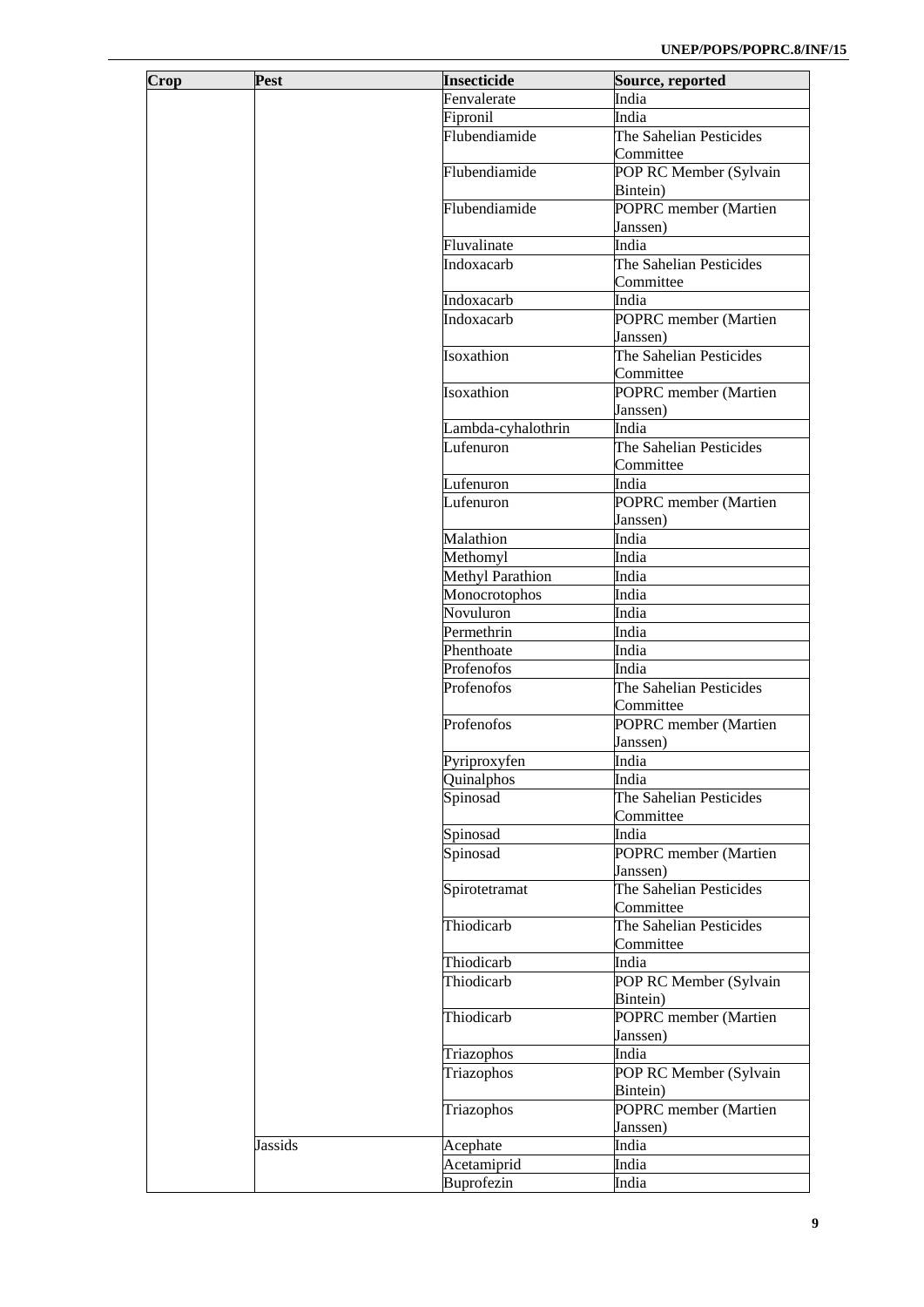| Crop | Pest          | <b>Insecticide</b> | Source, reported             |
|------|---------------|--------------------|------------------------------|
|      |               | Carbosulfan        | India                        |
|      |               | Clothianidin       | India                        |
|      |               | Fenvalerate        | India                        |
|      |               | Fipronil           | India                        |
|      |               | Fluvalinate        | India                        |
|      |               | Formothion         | POPRC member (Martien        |
|      |               |                    | Janssen)                     |
|      |               | Imidacloprid       | India                        |
|      |               | Lambda-cyhalothrin | India                        |
|      |               | Malathion          | India                        |
|      |               | Oxydemeton-methyl  | India                        |
|      |               | Phorate            | India                        |
|      |               | Quinalphos         | India                        |
|      |               | Thiamethoxam       | India                        |
|      |               | Thiamethoxam       | POPRC member (Martien        |
|      |               |                    | Janssen)                     |
|      | Leaf rollers  | Acetamiprid        | Bulgaria                     |
|      |               | Alpha-cypermethrin | Pakistan                     |
|      |               | Carbofuran         | Pakistan                     |
|      |               | Carbofuran         | POPRC member (Martien        |
|      |               |                    | Janssen)                     |
|      |               | Chlorpyrifos       | Bulgaria                     |
|      |               | Cyhalothrin        | Pakistan                     |
|      |               | Cyhalothrin        | POPRC member (Martien        |
|      |               |                    | Janssen)                     |
|      |               | Cypermethrin       | Bulgaria                     |
|      |               | Cypermethrin       | Myanmar                      |
|      |               | Furathiocarb       | Pakistan                     |
|      |               | Furathiocarb       | POPRC member (Martien        |
|      |               |                    | Janssen)                     |
|      | Pink bollworm | Acephate           | Argentina                    |
|      |               | Acetamiprid        | Bulgaria                     |
|      |               | Alpha-cypermethrin | India                        |
|      |               | Alpha-cypermethrin | Mexico                       |
|      |               | Azinphos-methyl    | Mexico                       |
|      |               | Beta-cyfluthrin    | Pakistan                     |
|      |               | Beta-cyfluthrin    | Argentina                    |
|      |               |                    | <b>POPRC</b> member (Martien |
|      |               | Beta-cyfluthrin    | Janssen)                     |
|      |               | <b>Bifenthrin</b>  | Pakistan                     |
|      |               | Bifenthrin         | Mexico                       |
|      |               | Carbaryl           | Myanmar                      |
|      |               | Carbaryl           | India                        |
|      |               | Carbaryl           | Honduras                     |
|      |               | Carbaryl           | Argentina                    |
|      |               | Carbaryl           | Mexico                       |
|      |               | Chlorpyrifos-ethyl | Mexico                       |
|      |               | Chlorpyriphos      | Bulgaria                     |
|      |               | Chlorpyriphos      | India                        |
|      |               | Chlorpyriphos      | Argentina                    |
|      |               | Chlorpyriphos      | Honduras                     |
|      |               | Chlorpyriphos      | Mexico                       |
|      |               | Cyfluthrin         | Argentina                    |
|      |               | Cyfluthrin         | Mexico                       |
|      |               | Cyhalothrin        | Pakistan                     |
|      |               |                    | POPRC member (Martien        |
|      |               | Cyhalothrin        | Janssen)                     |
|      |               | Cypermethrin       | India                        |
|      |               | Cypermethrin       | Bulgaria                     |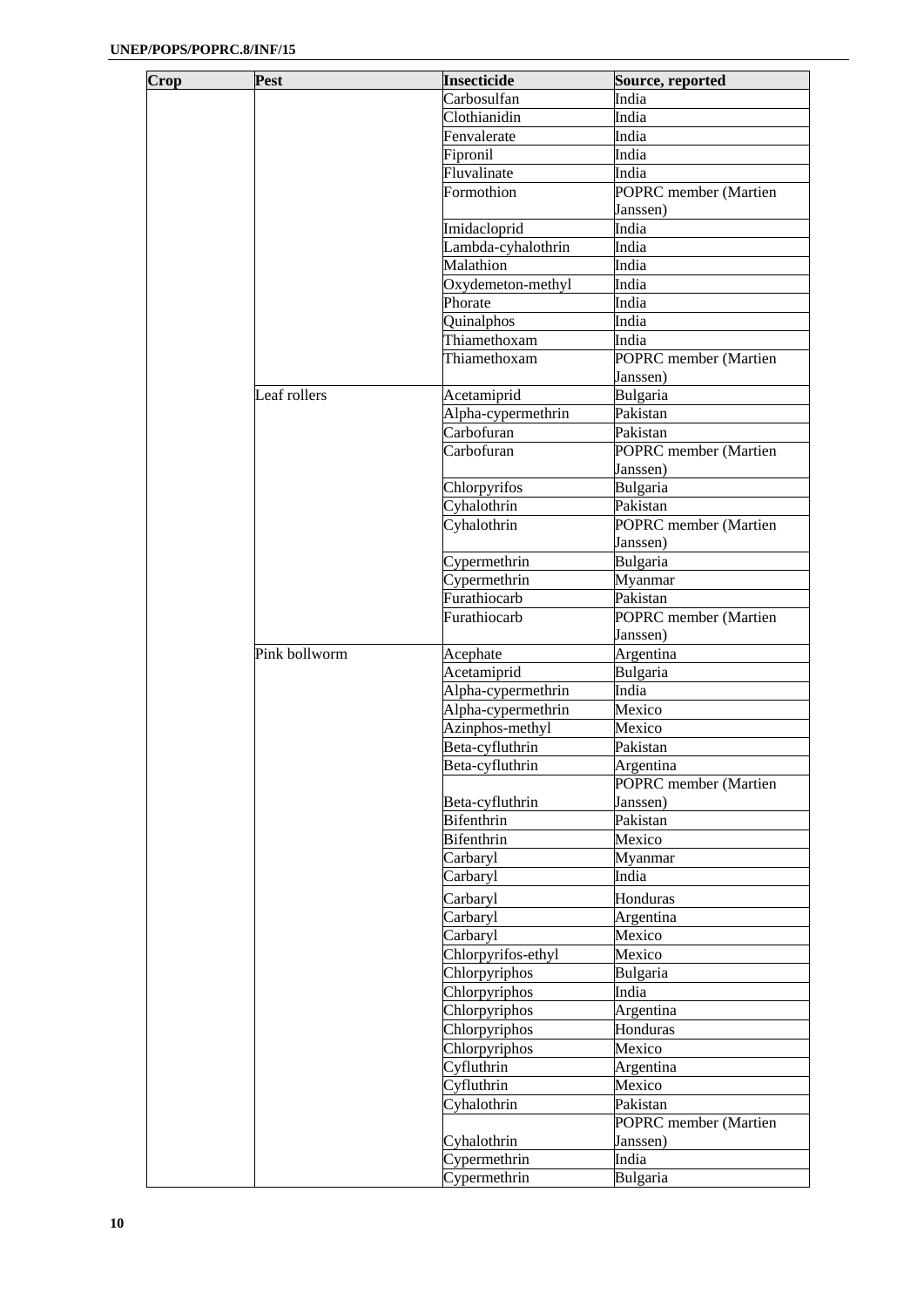| Crop | <b>Pest</b> | <b>Insecticide</b>      | Source, reported      |
|------|-------------|-------------------------|-----------------------|
|      |             | Cypermethrin            | Argentina             |
|      |             | Cypermethrin            | Honduras              |
|      |             | Cypermethrin            | Mexico                |
|      |             | Deltamethrin            | Bulgaria              |
|      |             | Deltamethrin            | India                 |
|      |             | Deltamethrin            | Mexico                |
|      |             | Esfenvalerate           |                       |
|      |             |                         | Mexico                |
|      |             | Esfenvalerate           | Honduras              |
|      |             | Fenpropathrin           | India                 |
|      |             | Fenpropathrin           | Mexico                |
|      |             | Fenpropathrin           | Honduras              |
|      |             | Fenvalerate             | India                 |
|      |             | Fenvalerate             | Argentina             |
|      |             | Fenvalerate             | Mexico                |
|      |             | Flufenoxoron            | Honduras              |
|      |             | Fluvalinate             | Mexico                |
|      |             | Imidacloprid            | Bulgaria              |
|      |             | Imidacloprid            | Honduras              |
|      |             | Lambda-cyhalothrin      | Mexico                |
|      |             | Lufenuron               | Argentina             |
|      |             | Methamidophos           | Honduras              |
|      |             | Methidathion            | Argentina             |
|      |             | Methidathion            | Mexico                |
|      |             | Methomyl                | Argentina             |
|      |             | Methomyl                | Honduras              |
|      |             | Methoxyfenozide         | Argentina             |
|      |             | <b>Methyl Parathion</b> | Mexico                |
|      |             | Monocrotophos           | Mexico                |
|      |             | Permethrin              | Argentina             |
|      |             | Permethrin              | Mexico                |
|      |             | Permethrin              | Mexico                |
|      |             | Phenthoate              | India                 |
|      |             | Phenthoate              | Argentina             |
|      |             | Phosalone               | India                 |
|      |             | Profenofos              | Argentina             |
|      |             | Profenofos              | Honduras              |
|      |             | Quinalphos              | India                 |
|      |             | Spinosad                | Honduras              |
|      |             | Thiodicarb              | Honduras              |
|      |             | Triazophos              | India                 |
|      |             | Triazophos              | Mexico                |
|      |             |                         | POPRC member (Martien |
|      |             | Triazophos              | Janssen)              |
|      |             | Zeta-cypermethrin       | Argentina             |
|      | Thrips      | Buprofezin              | India                 |
|      |             | Carbosulfan             | India                 |
|      |             | Fenvalerate             | India                 |
|      |             | Fipronil                | India                 |
|      |             | Formothion              | POPRC member (Martien |
|      |             |                         | Janssen)              |
|      |             | Lambda-cyhalothrin      | India                 |
|      |             | Malathion               | India                 |
|      |             | <b>Methyl Parathion</b> | India                 |
|      |             | Monocrotophos           | India                 |
|      |             | Phorate                 | India                 |
|      |             | Quinalphos              | India                 |
|      |             | Thiamethoxam            | India                 |
|      | Whiteflies  | Acephate                | <b>USA</b>            |
|      |             | Acetamiprid             | India                 |
|      |             |                         |                       |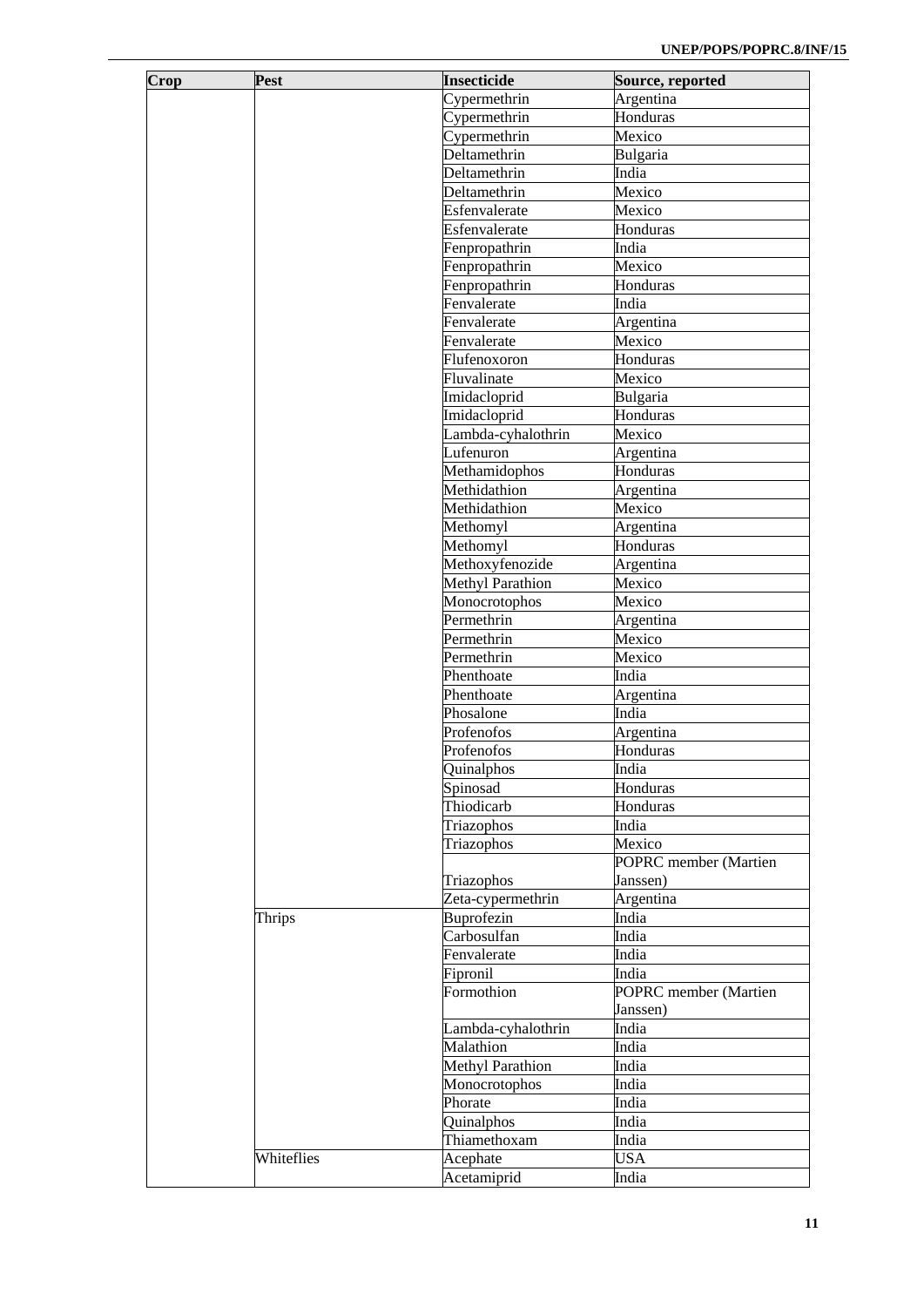| Crop   | Pest   | <b>Insecticide</b>         | Source, reported       |
|--------|--------|----------------------------|------------------------|
|        |        | Beta-cyfluthrin            | POP RC Member (Sylvain |
|        |        |                            | Bintein)               |
|        |        | Buprofezin                 | India                  |
|        |        | Chlorpyriphos              | India                  |
|        |        | Clothianidin               | India                  |
|        |        | Dicrotophos                | POP RC Member (Sylvain |
|        |        |                            | Bintein)               |
|        |        | Dinotefuran                | POP RC Member (Sylvain |
|        |        |                            | Bintein)               |
|        |        | Fipronil                   | India                  |
|        |        |                            |                        |
|        |        | Imidacloprid<br>Indoxacarb | India                  |
|        |        |                            | POP RC Member (Sylvain |
|        |        |                            | Bintein)               |
|        |        | Lambda-cyhalothrin         | India                  |
|        |        | Methamidophos              | POP RC Member (Sylvain |
|        |        |                            | Bintein)               |
|        |        | Methidathion               | POP RC Member (Sylvain |
|        |        |                            | Bintein)               |
|        |        | Methyl Parathion           | POP RC Member (Sylvain |
|        |        |                            | Bintein)               |
|        |        | Monocrotophos              | India                  |
|        |        | Novaluron                  | POP RC Member (Sylvain |
|        |        |                            | Bintein)               |
|        |        | Oxamyl                     | <b>USA</b>             |
|        |        | Phorate                    | India                  |
|        |        | Profenofos                 | POP RC Member (Sylvain |
|        |        |                            | Bintein)               |
|        |        | Pyriproxifen               | POP RC Member (Sylvain |
|        |        |                            | Bintein)               |
|        |        | Spiromesifen               | POP RC Member (Sylvain |
|        |        |                            | Bintein)               |
|        |        | Thiamethoxam               | India                  |
|        |        | Tralomethrin               |                        |
|        |        |                            | POP RC Member (Sylvain |
|        |        |                            | Bintein)               |
|        |        | Zeta cypernethrin          | POP RC Member (Sylvain |
|        |        |                            | Bintein)               |
| Cowpea | Aphids | Acephate                   | Mexico                 |
|        |        | Acetamiprid                | Japan                  |
|        |        | Aldicarb                   | Mexico                 |
|        |        | Clothianidin               | Japan                  |
|        |        | Cyfluthrin                 | Japan                  |
|        |        | Cyhalothrin                | Japan                  |
|        |        | Cypermethrin               | Japan                  |
|        |        | Cypermethrin               | Mexico                 |
|        |        | Diazinon                   | Myanmar                |
|        |        | Diazinon                   | Canada                 |
|        |        | Dimethoate                 | Canada                 |
|        |        | Dimethoate                 | Mexico                 |
|        |        |                            |                        |
|        |        | Ethofenprox                | Japan                  |
|        |        | Ethylthiometon             | Japan                  |
|        |        | Fenitrothion               | Japan                  |
|        |        | Flucythrinate              | Japan                  |
|        |        | Imidacloprid               | Japan                  |
|        |        | Insecticidal soap          | Canada                 |
|        |        | Lambda-cyhalothrin         | Canada                 |
|        |        | Malathion                  | Canada                 |
|        |        | Malathion                  | Japan                  |
|        |        | Methamidophos              | Argentina              |
|        |        | Naled                      | Canada                 |
|        |        |                            |                        |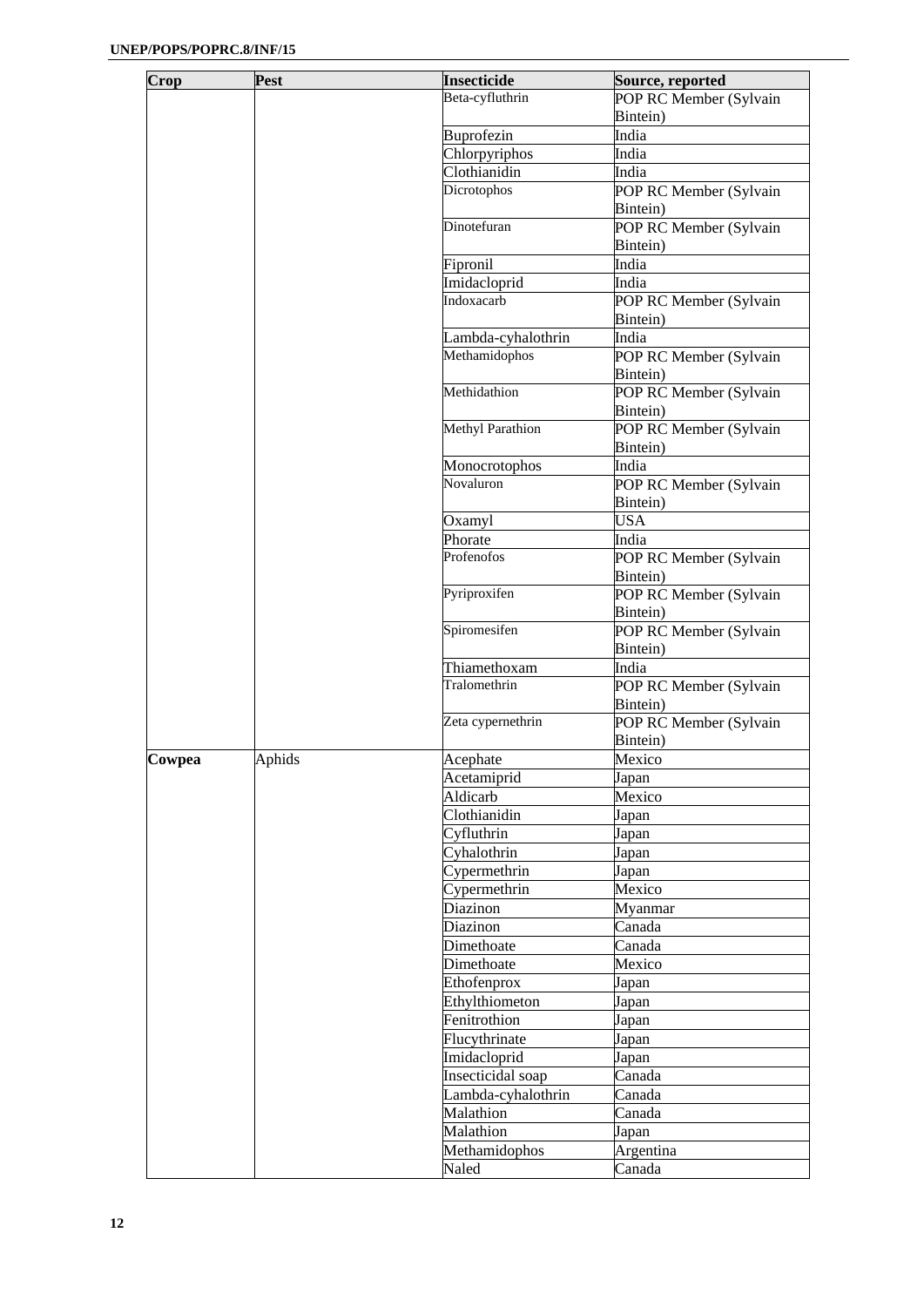| Crop           | Pest                    | <b>Insecticide</b>        | Source, reported       |
|----------------|-------------------------|---------------------------|------------------------|
|                |                         | Permethrin                | Japan                  |
|                |                         | Phenthoate                | Japan                  |
|                |                         | Sorbitan esters of fatty  |                        |
|                |                         | acids                     | Japan                  |
|                |                         | Spirotetramat             | Canada                 |
|                |                         | Thiamethoxam              | Japan                  |
|                |                         | Thiamethoxam              | Mexico                 |
|                | Leaf miner              | Diazinon                  | Canada                 |
|                |                         | Carbaryl                  | Myanmar                |
|                |                         | Chlorpyriphos             | Ecuador                |
|                |                         | Emamectin benzoate        | Japan                  |
|                |                         | Malathion                 | Japan                  |
|                |                         | <b>Methyl Parathion</b>   | India                  |
|                |                         | Permethrin                |                        |
|                |                         |                           | Japan                  |
|                |                         | Pyridalyl                 | Japan<br>India         |
|                |                         | Triazophos<br>Trichlorfon |                        |
|                |                         |                           | Canada                 |
|                | Whiteflies              | Acephate                  | Mexico                 |
|                |                         | Acetamiprid               | Japan                  |
|                |                         | Aldicarb                  | Mexico                 |
|                |                         | Carbaryl                  | Myanmar                |
|                |                         | Cypermethrin              | Mexico                 |
|                |                         | Dimethoate                | Mexico                 |
|                |                         | Imidacloprid              | Ecuador                |
|                |                         | Insecticidal soap         | Canada                 |
|                |                         | Methamidophos             | Argentina              |
|                |                         | Pyriproxyfen              | Japan                  |
|                |                         | Spirotetramat             | Canada                 |
|                |                         | Thiamethoxam              | Mexico                 |
| <b>Eggpant</b> | Aphids                  | Flonicamid                | Canada                 |
|                |                         | Spirotetramat             | Canada                 |
|                |                         | Malathion                 | Canada                 |
|                |                         | <b>Bifenthrin</b>         | <b>USA</b>             |
|                | Diamondback moth        | Chlorpyriphos             | Burundi                |
|                |                         | Cypermethrin              | Bulgaria               |
|                |                         | Deltamethrin              | São Tomé and Príncipe  |
|                |                         | Diazinon                  | Myanmar                |
|                |                         | Dimethoate                | Burundi                |
|                |                         | Lambda-cyhalothrin        | Honduras               |
|                |                         | Permethrin                | Honduras               |
|                |                         | Spinosad                  | Canada                 |
|                | Jassids                 | Carbaryl                  | Canada                 |
|                |                         | Malathion                 | Canada                 |
|                | Shoot and fruit borer   | Cypermethrin              | Myanmar                |
|                |                         | Cypermethrin              | Bulgaria               |
|                |                         | Deltamethrin              | São Tomé and Príncipe  |
|                |                         | Deltamethrin              | Argentina              |
|                |                         | Dicofol                   | Argentina              |
|                |                         | Imidacloprid              | Argentina              |
|                |                         | Pyridafenthion            | Argentina              |
|                |                         | Chlorpyriphos             | India                  |
| Groundnut      | Aphids                  | Phorate                   | India                  |
|                |                         | Monocrotophos             | POP RC Member (Sylvain |
|                |                         |                           | Bintein)               |
| Jute           | Bihar hairy caterpillar | Dicofol (mites)           | POP RC Member (Sylvain |
|                |                         |                           | Bintein)               |
|                |                         | Propargite                | POP RC Member (Sylvain |
|                |                         |                           | Bintein)               |
|                |                         | Quinalphos                | India                  |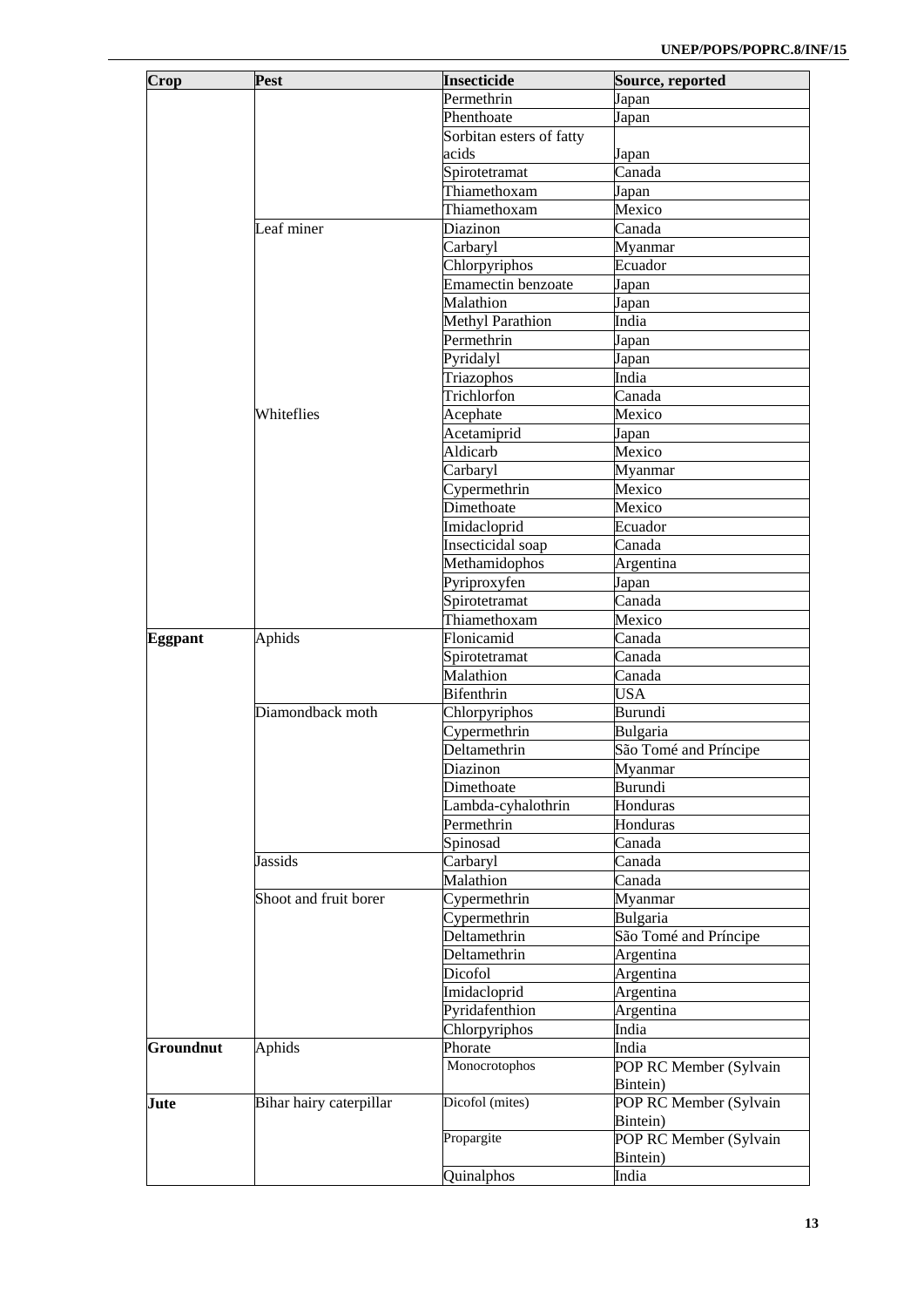| Crop         | Pest               | <b>Insecticide</b>  | Source, reported       |
|--------------|--------------------|---------------------|------------------------|
|              |                    | Sulphur (jute mite) | PAN/IPEN               |
|              |                    | Pirimicarb          | Mexico                 |
| <b>Maize</b> | Aphids             | Acetamiprid         | Bulgaria               |
|              | Pink borer         | Acephate            | Argentina              |
|              |                    | Beta-cyfluthrin     | Argentina              |
|              |                    | Carbaryl            | Honduras               |
|              |                    | Carbaryl            | Japan                  |
|              |                    | Carbaryl            | Argentina              |
|              |                    | Carbaryl            | Mexico                 |
|              |                    | Carbofuran          | Argentina              |
|              |                    | Carbofuran          | Honduras               |
|              |                    | Chlorfluazuron      | Argentina              |
|              |                    | Chlorpyriphos       | Bulgaria               |
|              |                    | Chlorpyriphos       | Burundi                |
|              |                    | Chlorpyriphos       | Argentina              |
|              |                    | Chlorpyriphos       | Honduras               |
|              |                    | Cypermethrin        | Bulgaria               |
|              |                    | Cypermethrin        | Estonia                |
|              |                    | Cypermethrin        | Argentina              |
|              |                    | Cypermethrin        | Argentina              |
|              |                    | Deltamethrin        | Bulgaria               |
|              |                    | Deltamethrin        | Estonia                |
|              |                    | Deltamethrin        | São Tomé and Príncipe  |
|              |                    | Deltamethrin        | Argentina              |
|              |                    | Deltamethrin        | Honduras               |
|              |                    | Diazinon            | Honduras               |
|              |                    | Diazinon            | Myanmar                |
|              |                    | Diflubenzuron       | Argentina              |
|              |                    | Dimethoate          | Burundi                |
|              |                    | Emamectin benzoate  | Japan                  |
|              |                    | Gamma-cyhalothrin   | Argentina              |
|              |                    | Imidacloprid        | Bulgaria               |
|              |                    | Lambda-cyhalothrin  | Estonia                |
|              |                    | Lambda-cyhalothrin  | Argentina              |
|              |                    | Lufenuron           | Argentina              |
|              |                    | Malathion           | Myanmar                |
|              |                    | Methomyl            | Argentina              |
|              |                    | Methomyl            | Mexico                 |
|              |                    | Novaluron           | Argentina              |
|              |                    | Permethrin          | Argentina              |
|              |                    | Spinosad            | Argentina              |
|              |                    | Teflubenzuron       | Argentina              |
|              |                    | Teflubenzuron       | Honduras               |
|              |                    | Terbufos            | Honduras               |
|              |                    | Thiacloprid         | Estonia                |
|              |                    | Trichlorfon         | Argentina              |
|              |                    | Trichlorfon         | Mexico                 |
|              |                    | Tricloprid          | Bulgaria               |
|              |                    | Triflumuron         | Argentina              |
|              |                    | Zeta-cypermethrin   | Honduras               |
|              |                    | Zeta-cypermethrin   | Argentina              |
|              |                    | Carbofuran          | POP RC Member (Sylvain |
|              |                    |                     | Bintein)               |
|              | Stem borers        | Phorate             | India                  |
|              |                    | Chlorpyriphos       | Burundi                |
| <b>Mango</b> | <b>Fruit flies</b> | Dimethoate          | Burundi                |
|              |                    | Napropamide         | Argentina              |
|              |                    | Spinosad            | Ecuador                |
|              |                    | Spinosad            | Mexico                 |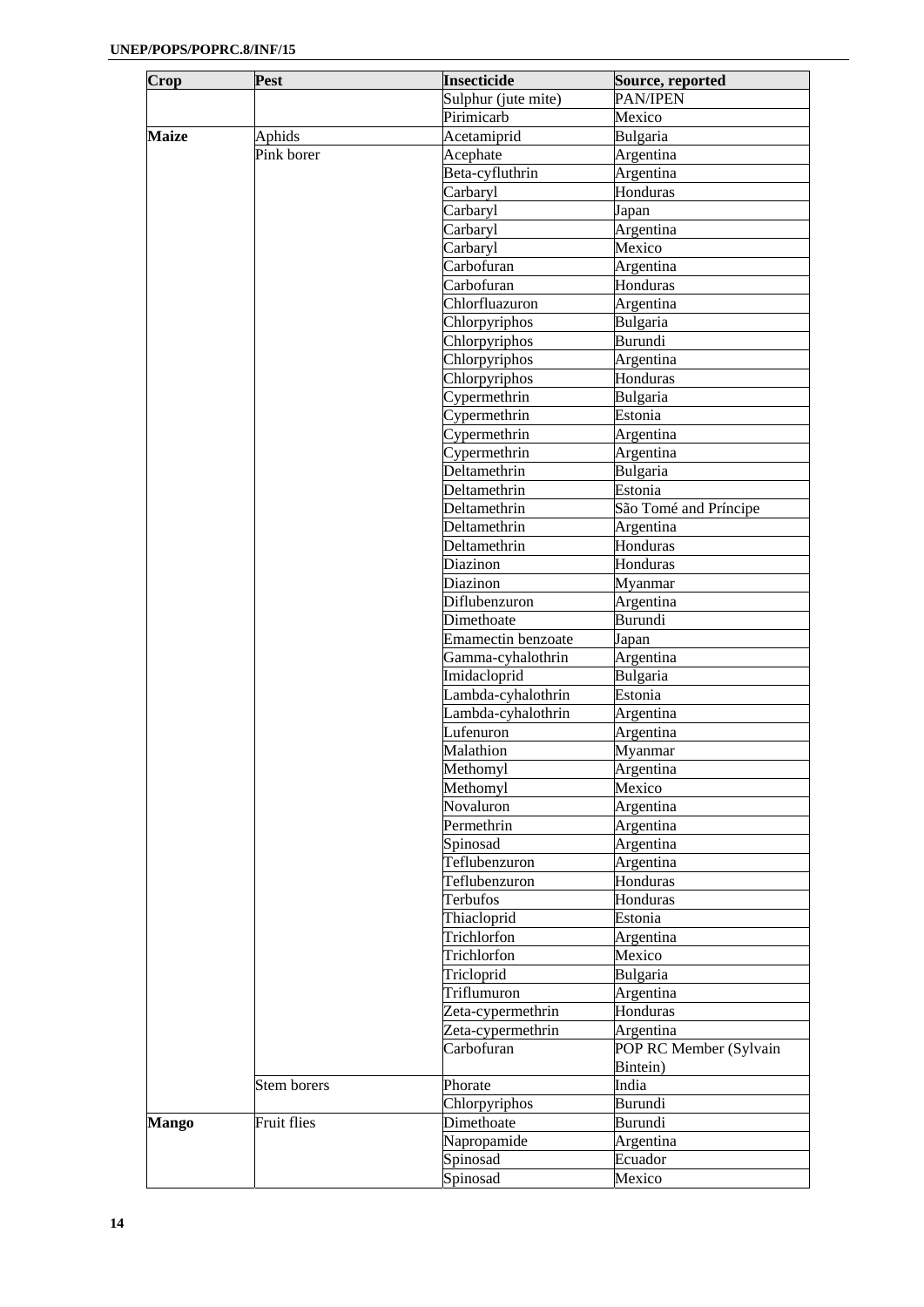| Buprofezin<br>India<br>Deltamethrin<br>India<br>Hoppers<br>Lambda-cyhalothrin<br>India<br>Thiamethoxam<br>India<br>Chlorpyriphos<br>India<br>Aphids<br><b>Mustard</b><br>Phorate<br>India<br>Thiamethoxam<br>India<br>Acetamiprid<br>Canada<br>Gall midges<br>Chlorantranilipriole<br>Canada<br>Cypermethrin<br>Estonia<br>Diazinon<br>Myanmar<br>Imidacloprid<br>Canada<br>Acetamiprid<br>India<br>Aphids<br>Thiamethoxam<br><b>Okra</b><br>India<br>São Tomé and Príncipe<br>Deltamethrin<br>Diamondback moth<br>Spinosad<br>Canada<br>Deltamethrin<br>India<br><b>Jassids</b><br>Fenvalerate<br>India<br>Quinalphos<br>India<br>Thiamethoxam<br>India<br>Deltamethrin<br>India<br>Shoot and fruit borer<br>Fenvalerate<br>India<br>Quinalphos<br>India<br>Abamectin<br>Honduras<br>Aphids<br>Onion<br>Acetamiprid<br>Honduras<br>Chlorpyriphos<br>Burundi<br>Cyantraniliprole<br>Ecuador<br>Cypermethrin<br>Estonia<br>Deltamethrin<br>Belgium<br>São Tomé and Príncipe<br>Deltamethrin<br>Canada<br>Diazinon<br>Diazinon<br>Japan<br>Honduras<br>Diazinon<br>Dimethoate<br>Belgium<br>Burundi<br>Dimethoate<br>Dimethoate<br>Japan<br>Ethylthiometon<br>Japan<br>Fenitrothion<br>Japan<br>Imidacloprid<br>Honduras<br>Insecticidal soap<br>Belgium<br>Canada<br>Insecticidal soap<br>Lambda-cyhalothrin<br>Estonia<br>Malathion<br>Canada<br>Malathion<br>Japan<br>Methomyl<br>Honduras<br>Phenthoate<br>Japan<br>Belgium<br>Pyrethrin<br>Pyrethrin<br>Canada<br>Sodium Oleate (soap)<br>Japan<br>Sorbitan esters of fatty<br>acids (soap)<br>Japan<br>Argentina<br>Acephate<br>Deltamethrin<br>São Tomé and Príncipe<br><b>Jassids</b><br>Canada<br>Diazinon<br>Ethiofencarb<br>Argentina<br>Argentina<br>Imidacloprid<br>Malathion<br>Argentina<br>Methamidophos<br>Argentina | Crop | Pest | <b>Insecticide</b> | Source, reported |
|-------------------------------------------------------------------------------------------------------------------------------------------------------------------------------------------------------------------------------------------------------------------------------------------------------------------------------------------------------------------------------------------------------------------------------------------------------------------------------------------------------------------------------------------------------------------------------------------------------------------------------------------------------------------------------------------------------------------------------------------------------------------------------------------------------------------------------------------------------------------------------------------------------------------------------------------------------------------------------------------------------------------------------------------------------------------------------------------------------------------------------------------------------------------------------------------------------------------------------------------------------------------------------------------------------------------------------------------------------------------------------------------------------------------------------------------------------------------------------------------------------------------------------------------------------------------------------------------------------------------------------------------------------------------------------------------------------------------------------------------------------------------------------------|------|------|--------------------|------------------|
|                                                                                                                                                                                                                                                                                                                                                                                                                                                                                                                                                                                                                                                                                                                                                                                                                                                                                                                                                                                                                                                                                                                                                                                                                                                                                                                                                                                                                                                                                                                                                                                                                                                                                                                                                                                     |      |      |                    |                  |
|                                                                                                                                                                                                                                                                                                                                                                                                                                                                                                                                                                                                                                                                                                                                                                                                                                                                                                                                                                                                                                                                                                                                                                                                                                                                                                                                                                                                                                                                                                                                                                                                                                                                                                                                                                                     |      |      |                    |                  |
|                                                                                                                                                                                                                                                                                                                                                                                                                                                                                                                                                                                                                                                                                                                                                                                                                                                                                                                                                                                                                                                                                                                                                                                                                                                                                                                                                                                                                                                                                                                                                                                                                                                                                                                                                                                     |      |      |                    |                  |
|                                                                                                                                                                                                                                                                                                                                                                                                                                                                                                                                                                                                                                                                                                                                                                                                                                                                                                                                                                                                                                                                                                                                                                                                                                                                                                                                                                                                                                                                                                                                                                                                                                                                                                                                                                                     |      |      |                    |                  |
|                                                                                                                                                                                                                                                                                                                                                                                                                                                                                                                                                                                                                                                                                                                                                                                                                                                                                                                                                                                                                                                                                                                                                                                                                                                                                                                                                                                                                                                                                                                                                                                                                                                                                                                                                                                     |      |      |                    |                  |
|                                                                                                                                                                                                                                                                                                                                                                                                                                                                                                                                                                                                                                                                                                                                                                                                                                                                                                                                                                                                                                                                                                                                                                                                                                                                                                                                                                                                                                                                                                                                                                                                                                                                                                                                                                                     |      |      |                    |                  |
|                                                                                                                                                                                                                                                                                                                                                                                                                                                                                                                                                                                                                                                                                                                                                                                                                                                                                                                                                                                                                                                                                                                                                                                                                                                                                                                                                                                                                                                                                                                                                                                                                                                                                                                                                                                     |      |      |                    |                  |
|                                                                                                                                                                                                                                                                                                                                                                                                                                                                                                                                                                                                                                                                                                                                                                                                                                                                                                                                                                                                                                                                                                                                                                                                                                                                                                                                                                                                                                                                                                                                                                                                                                                                                                                                                                                     |      |      |                    |                  |
|                                                                                                                                                                                                                                                                                                                                                                                                                                                                                                                                                                                                                                                                                                                                                                                                                                                                                                                                                                                                                                                                                                                                                                                                                                                                                                                                                                                                                                                                                                                                                                                                                                                                                                                                                                                     |      |      |                    |                  |
|                                                                                                                                                                                                                                                                                                                                                                                                                                                                                                                                                                                                                                                                                                                                                                                                                                                                                                                                                                                                                                                                                                                                                                                                                                                                                                                                                                                                                                                                                                                                                                                                                                                                                                                                                                                     |      |      |                    |                  |
|                                                                                                                                                                                                                                                                                                                                                                                                                                                                                                                                                                                                                                                                                                                                                                                                                                                                                                                                                                                                                                                                                                                                                                                                                                                                                                                                                                                                                                                                                                                                                                                                                                                                                                                                                                                     |      |      |                    |                  |
|                                                                                                                                                                                                                                                                                                                                                                                                                                                                                                                                                                                                                                                                                                                                                                                                                                                                                                                                                                                                                                                                                                                                                                                                                                                                                                                                                                                                                                                                                                                                                                                                                                                                                                                                                                                     |      |      |                    |                  |
|                                                                                                                                                                                                                                                                                                                                                                                                                                                                                                                                                                                                                                                                                                                                                                                                                                                                                                                                                                                                                                                                                                                                                                                                                                                                                                                                                                                                                                                                                                                                                                                                                                                                                                                                                                                     |      |      |                    |                  |
|                                                                                                                                                                                                                                                                                                                                                                                                                                                                                                                                                                                                                                                                                                                                                                                                                                                                                                                                                                                                                                                                                                                                                                                                                                                                                                                                                                                                                                                                                                                                                                                                                                                                                                                                                                                     |      |      |                    |                  |
|                                                                                                                                                                                                                                                                                                                                                                                                                                                                                                                                                                                                                                                                                                                                                                                                                                                                                                                                                                                                                                                                                                                                                                                                                                                                                                                                                                                                                                                                                                                                                                                                                                                                                                                                                                                     |      |      |                    |                  |
|                                                                                                                                                                                                                                                                                                                                                                                                                                                                                                                                                                                                                                                                                                                                                                                                                                                                                                                                                                                                                                                                                                                                                                                                                                                                                                                                                                                                                                                                                                                                                                                                                                                                                                                                                                                     |      |      |                    |                  |
|                                                                                                                                                                                                                                                                                                                                                                                                                                                                                                                                                                                                                                                                                                                                                                                                                                                                                                                                                                                                                                                                                                                                                                                                                                                                                                                                                                                                                                                                                                                                                                                                                                                                                                                                                                                     |      |      |                    |                  |
|                                                                                                                                                                                                                                                                                                                                                                                                                                                                                                                                                                                                                                                                                                                                                                                                                                                                                                                                                                                                                                                                                                                                                                                                                                                                                                                                                                                                                                                                                                                                                                                                                                                                                                                                                                                     |      |      |                    |                  |
|                                                                                                                                                                                                                                                                                                                                                                                                                                                                                                                                                                                                                                                                                                                                                                                                                                                                                                                                                                                                                                                                                                                                                                                                                                                                                                                                                                                                                                                                                                                                                                                                                                                                                                                                                                                     |      |      |                    |                  |
|                                                                                                                                                                                                                                                                                                                                                                                                                                                                                                                                                                                                                                                                                                                                                                                                                                                                                                                                                                                                                                                                                                                                                                                                                                                                                                                                                                                                                                                                                                                                                                                                                                                                                                                                                                                     |      |      |                    |                  |
|                                                                                                                                                                                                                                                                                                                                                                                                                                                                                                                                                                                                                                                                                                                                                                                                                                                                                                                                                                                                                                                                                                                                                                                                                                                                                                                                                                                                                                                                                                                                                                                                                                                                                                                                                                                     |      |      |                    |                  |
|                                                                                                                                                                                                                                                                                                                                                                                                                                                                                                                                                                                                                                                                                                                                                                                                                                                                                                                                                                                                                                                                                                                                                                                                                                                                                                                                                                                                                                                                                                                                                                                                                                                                                                                                                                                     |      |      |                    |                  |
|                                                                                                                                                                                                                                                                                                                                                                                                                                                                                                                                                                                                                                                                                                                                                                                                                                                                                                                                                                                                                                                                                                                                                                                                                                                                                                                                                                                                                                                                                                                                                                                                                                                                                                                                                                                     |      |      |                    |                  |
|                                                                                                                                                                                                                                                                                                                                                                                                                                                                                                                                                                                                                                                                                                                                                                                                                                                                                                                                                                                                                                                                                                                                                                                                                                                                                                                                                                                                                                                                                                                                                                                                                                                                                                                                                                                     |      |      |                    |                  |
|                                                                                                                                                                                                                                                                                                                                                                                                                                                                                                                                                                                                                                                                                                                                                                                                                                                                                                                                                                                                                                                                                                                                                                                                                                                                                                                                                                                                                                                                                                                                                                                                                                                                                                                                                                                     |      |      |                    |                  |
|                                                                                                                                                                                                                                                                                                                                                                                                                                                                                                                                                                                                                                                                                                                                                                                                                                                                                                                                                                                                                                                                                                                                                                                                                                                                                                                                                                                                                                                                                                                                                                                                                                                                                                                                                                                     |      |      |                    |                  |
|                                                                                                                                                                                                                                                                                                                                                                                                                                                                                                                                                                                                                                                                                                                                                                                                                                                                                                                                                                                                                                                                                                                                                                                                                                                                                                                                                                                                                                                                                                                                                                                                                                                                                                                                                                                     |      |      |                    |                  |
|                                                                                                                                                                                                                                                                                                                                                                                                                                                                                                                                                                                                                                                                                                                                                                                                                                                                                                                                                                                                                                                                                                                                                                                                                                                                                                                                                                                                                                                                                                                                                                                                                                                                                                                                                                                     |      |      |                    |                  |
|                                                                                                                                                                                                                                                                                                                                                                                                                                                                                                                                                                                                                                                                                                                                                                                                                                                                                                                                                                                                                                                                                                                                                                                                                                                                                                                                                                                                                                                                                                                                                                                                                                                                                                                                                                                     |      |      |                    |                  |
|                                                                                                                                                                                                                                                                                                                                                                                                                                                                                                                                                                                                                                                                                                                                                                                                                                                                                                                                                                                                                                                                                                                                                                                                                                                                                                                                                                                                                                                                                                                                                                                                                                                                                                                                                                                     |      |      |                    |                  |
|                                                                                                                                                                                                                                                                                                                                                                                                                                                                                                                                                                                                                                                                                                                                                                                                                                                                                                                                                                                                                                                                                                                                                                                                                                                                                                                                                                                                                                                                                                                                                                                                                                                                                                                                                                                     |      |      |                    |                  |
|                                                                                                                                                                                                                                                                                                                                                                                                                                                                                                                                                                                                                                                                                                                                                                                                                                                                                                                                                                                                                                                                                                                                                                                                                                                                                                                                                                                                                                                                                                                                                                                                                                                                                                                                                                                     |      |      |                    |                  |
|                                                                                                                                                                                                                                                                                                                                                                                                                                                                                                                                                                                                                                                                                                                                                                                                                                                                                                                                                                                                                                                                                                                                                                                                                                                                                                                                                                                                                                                                                                                                                                                                                                                                                                                                                                                     |      |      |                    |                  |
|                                                                                                                                                                                                                                                                                                                                                                                                                                                                                                                                                                                                                                                                                                                                                                                                                                                                                                                                                                                                                                                                                                                                                                                                                                                                                                                                                                                                                                                                                                                                                                                                                                                                                                                                                                                     |      |      |                    |                  |
|                                                                                                                                                                                                                                                                                                                                                                                                                                                                                                                                                                                                                                                                                                                                                                                                                                                                                                                                                                                                                                                                                                                                                                                                                                                                                                                                                                                                                                                                                                                                                                                                                                                                                                                                                                                     |      |      |                    |                  |
|                                                                                                                                                                                                                                                                                                                                                                                                                                                                                                                                                                                                                                                                                                                                                                                                                                                                                                                                                                                                                                                                                                                                                                                                                                                                                                                                                                                                                                                                                                                                                                                                                                                                                                                                                                                     |      |      |                    |                  |
|                                                                                                                                                                                                                                                                                                                                                                                                                                                                                                                                                                                                                                                                                                                                                                                                                                                                                                                                                                                                                                                                                                                                                                                                                                                                                                                                                                                                                                                                                                                                                                                                                                                                                                                                                                                     |      |      |                    |                  |
|                                                                                                                                                                                                                                                                                                                                                                                                                                                                                                                                                                                                                                                                                                                                                                                                                                                                                                                                                                                                                                                                                                                                                                                                                                                                                                                                                                                                                                                                                                                                                                                                                                                                                                                                                                                     |      |      |                    |                  |
|                                                                                                                                                                                                                                                                                                                                                                                                                                                                                                                                                                                                                                                                                                                                                                                                                                                                                                                                                                                                                                                                                                                                                                                                                                                                                                                                                                                                                                                                                                                                                                                                                                                                                                                                                                                     |      |      |                    |                  |
|                                                                                                                                                                                                                                                                                                                                                                                                                                                                                                                                                                                                                                                                                                                                                                                                                                                                                                                                                                                                                                                                                                                                                                                                                                                                                                                                                                                                                                                                                                                                                                                                                                                                                                                                                                                     |      |      |                    |                  |
|                                                                                                                                                                                                                                                                                                                                                                                                                                                                                                                                                                                                                                                                                                                                                                                                                                                                                                                                                                                                                                                                                                                                                                                                                                                                                                                                                                                                                                                                                                                                                                                                                                                                                                                                                                                     |      |      |                    |                  |
|                                                                                                                                                                                                                                                                                                                                                                                                                                                                                                                                                                                                                                                                                                                                                                                                                                                                                                                                                                                                                                                                                                                                                                                                                                                                                                                                                                                                                                                                                                                                                                                                                                                                                                                                                                                     |      |      |                    |                  |
|                                                                                                                                                                                                                                                                                                                                                                                                                                                                                                                                                                                                                                                                                                                                                                                                                                                                                                                                                                                                                                                                                                                                                                                                                                                                                                                                                                                                                                                                                                                                                                                                                                                                                                                                                                                     |      |      |                    |                  |
|                                                                                                                                                                                                                                                                                                                                                                                                                                                                                                                                                                                                                                                                                                                                                                                                                                                                                                                                                                                                                                                                                                                                                                                                                                                                                                                                                                                                                                                                                                                                                                                                                                                                                                                                                                                     |      |      |                    |                  |
|                                                                                                                                                                                                                                                                                                                                                                                                                                                                                                                                                                                                                                                                                                                                                                                                                                                                                                                                                                                                                                                                                                                                                                                                                                                                                                                                                                                                                                                                                                                                                                                                                                                                                                                                                                                     |      |      |                    |                  |
|                                                                                                                                                                                                                                                                                                                                                                                                                                                                                                                                                                                                                                                                                                                                                                                                                                                                                                                                                                                                                                                                                                                                                                                                                                                                                                                                                                                                                                                                                                                                                                                                                                                                                                                                                                                     |      |      |                    |                  |
|                                                                                                                                                                                                                                                                                                                                                                                                                                                                                                                                                                                                                                                                                                                                                                                                                                                                                                                                                                                                                                                                                                                                                                                                                                                                                                                                                                                                                                                                                                                                                                                                                                                                                                                                                                                     |      |      |                    |                  |
|                                                                                                                                                                                                                                                                                                                                                                                                                                                                                                                                                                                                                                                                                                                                                                                                                                                                                                                                                                                                                                                                                                                                                                                                                                                                                                                                                                                                                                                                                                                                                                                                                                                                                                                                                                                     |      |      |                    |                  |
|                                                                                                                                                                                                                                                                                                                                                                                                                                                                                                                                                                                                                                                                                                                                                                                                                                                                                                                                                                                                                                                                                                                                                                                                                                                                                                                                                                                                                                                                                                                                                                                                                                                                                                                                                                                     |      |      |                    |                  |
|                                                                                                                                                                                                                                                                                                                                                                                                                                                                                                                                                                                                                                                                                                                                                                                                                                                                                                                                                                                                                                                                                                                                                                                                                                                                                                                                                                                                                                                                                                                                                                                                                                                                                                                                                                                     |      |      |                    |                  |
|                                                                                                                                                                                                                                                                                                                                                                                                                                                                                                                                                                                                                                                                                                                                                                                                                                                                                                                                                                                                                                                                                                                                                                                                                                                                                                                                                                                                                                                                                                                                                                                                                                                                                                                                                                                     |      |      |                    |                  |
|                                                                                                                                                                                                                                                                                                                                                                                                                                                                                                                                                                                                                                                                                                                                                                                                                                                                                                                                                                                                                                                                                                                                                                                                                                                                                                                                                                                                                                                                                                                                                                                                                                                                                                                                                                                     |      |      |                    |                  |
|                                                                                                                                                                                                                                                                                                                                                                                                                                                                                                                                                                                                                                                                                                                                                                                                                                                                                                                                                                                                                                                                                                                                                                                                                                                                                                                                                                                                                                                                                                                                                                                                                                                                                                                                                                                     |      |      |                    |                  |
|                                                                                                                                                                                                                                                                                                                                                                                                                                                                                                                                                                                                                                                                                                                                                                                                                                                                                                                                                                                                                                                                                                                                                                                                                                                                                                                                                                                                                                                                                                                                                                                                                                                                                                                                                                                     |      |      |                    |                  |
|                                                                                                                                                                                                                                                                                                                                                                                                                                                                                                                                                                                                                                                                                                                                                                                                                                                                                                                                                                                                                                                                                                                                                                                                                                                                                                                                                                                                                                                                                                                                                                                                                                                                                                                                                                                     |      |      |                    |                  |
|                                                                                                                                                                                                                                                                                                                                                                                                                                                                                                                                                                                                                                                                                                                                                                                                                                                                                                                                                                                                                                                                                                                                                                                                                                                                                                                                                                                                                                                                                                                                                                                                                                                                                                                                                                                     |      |      |                    |                  |
|                                                                                                                                                                                                                                                                                                                                                                                                                                                                                                                                                                                                                                                                                                                                                                                                                                                                                                                                                                                                                                                                                                                                                                                                                                                                                                                                                                                                                                                                                                                                                                                                                                                                                                                                                                                     |      |      |                    |                  |
|                                                                                                                                                                                                                                                                                                                                                                                                                                                                                                                                                                                                                                                                                                                                                                                                                                                                                                                                                                                                                                                                                                                                                                                                                                                                                                                                                                                                                                                                                                                                                                                                                                                                                                                                                                                     |      |      |                    |                  |
|                                                                                                                                                                                                                                                                                                                                                                                                                                                                                                                                                                                                                                                                                                                                                                                                                                                                                                                                                                                                                                                                                                                                                                                                                                                                                                                                                                                                                                                                                                                                                                                                                                                                                                                                                                                     |      |      | Methomyl           | Argentina        |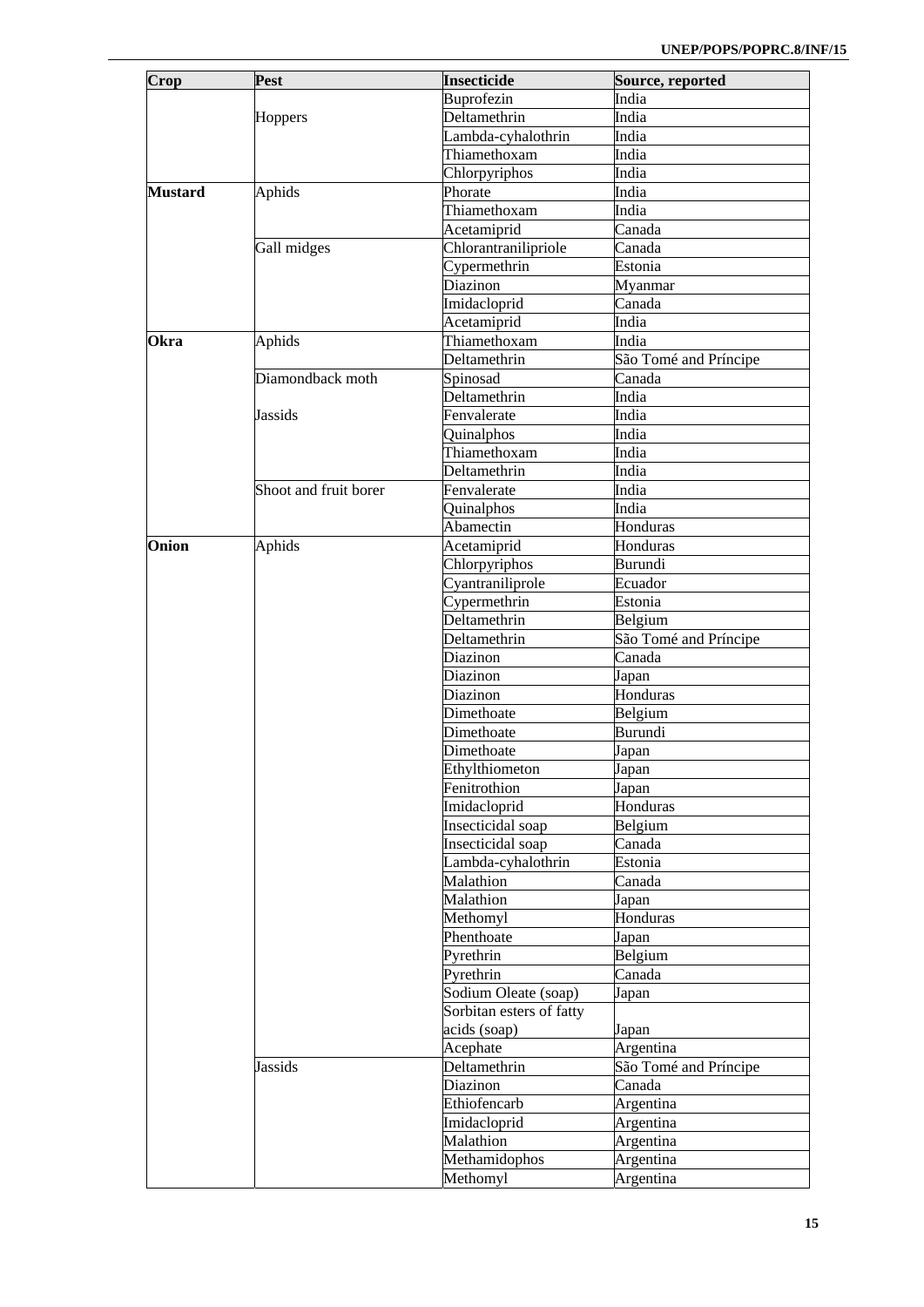| Crop          | Pest           | <b>Insecticide</b>  | Source, reported |
|---------------|----------------|---------------------|------------------|
|               |                | Phosphamidon        | Argentina        |
|               |                | Pirimicarb          | Argentina        |
|               |                | Acephate            | Canada           |
| <b>Potato</b> | Aphids         | <b>Bifenthrin</b>   | <b>USA</b>       |
|               |                | Clothianidin        | Canada           |
|               |                | Cyfluthrin          | <b>USA</b>       |
|               |                | Deltamethrin        | Canada           |
|               |                | Diazinon            | Canada           |
|               |                | Dimethoate          | Canada           |
|               |                | Dimethoate          | <b>USA</b>       |
|               |                | Esfenvalerate       | <b>USA</b>       |
|               |                | Flonicamid          | Canada           |
|               |                | Imidacloprid        | Canada           |
|               |                | Imidacloprid        | <b>USA</b>       |
|               |                | Malathion           | Canada           |
|               |                | Methomyl            | Canada           |
|               |                | Methomyl            | <b>USA</b>       |
|               |                | Oxamyl              | Canada           |
|               |                | Permethrin          | <b>USA</b>       |
|               |                | Phorate             | India            |
|               |                | Phosmet             | Canada           |
|               |                | Pymetrozine         | Canada           |
|               |                | Spirotetramat       | Canada           |
|               |                | Thiamethoxam        | Canada           |
|               |                | Thiamethoxam        | India            |
|               |                | Acephate            | Canada           |
|               | <b>Jassids</b> | Carbaryl            | Canada           |
|               |                | Carbaryl            | Canada           |
|               |                | Cyfluthrin          | <b>USA</b>       |
|               |                | Cypermethrin        | Canada           |
|               |                | Deltamethrin        | Canada           |
|               |                | Diazinon            | Canada           |
|               |                | Dimethoate          | Canada           |
|               |                | Dimethoate          | <b>USA</b>       |
|               |                | Esfenvalerate       | <b>USA</b>       |
|               |                | Imidacloprid        | Canada           |
|               |                | Imidacloprid        | <b>USA</b>       |
|               |                | Lambda-cyhalothrin  | Canada           |
|               |                | Malathion           | Canada           |
|               |                | Methomyl            | Canada           |
|               |                | Methomyl            | <b>USA</b>       |
|               |                | Naled               | Canada           |
|               |                | Oxamyl              | Canada           |
|               |                | Oxamyl              | <b>USA</b>       |
|               |                | Permethrin          | Canada           |
|               |                | Permethrin          | <b>USA</b>       |
|               |                | Phosmet             | Canada           |
|               |                | Thiamethoxam        | Canada           |
|               |                | Carbosulfan         | India            |
| <b>Rice</b>   | Gall midges    | Chlorpyriphos       | India            |
|               |                | Fipronil            | India            |
|               |                | Lambda-cyhalothrin  | India            |
|               |                | Thiamethoxam        | India            |
|               |                | Lambda-cyhalothrin  | India            |
|               | Rice hispa     | Phorate             | India            |
|               |                | Quinalphos          | India            |
|               |                | Acephate            | India            |
|               | Stem borers    | Carbosulfan         | India            |
|               |                | Chlorantraniliprole | India            |
|               |                |                     |                  |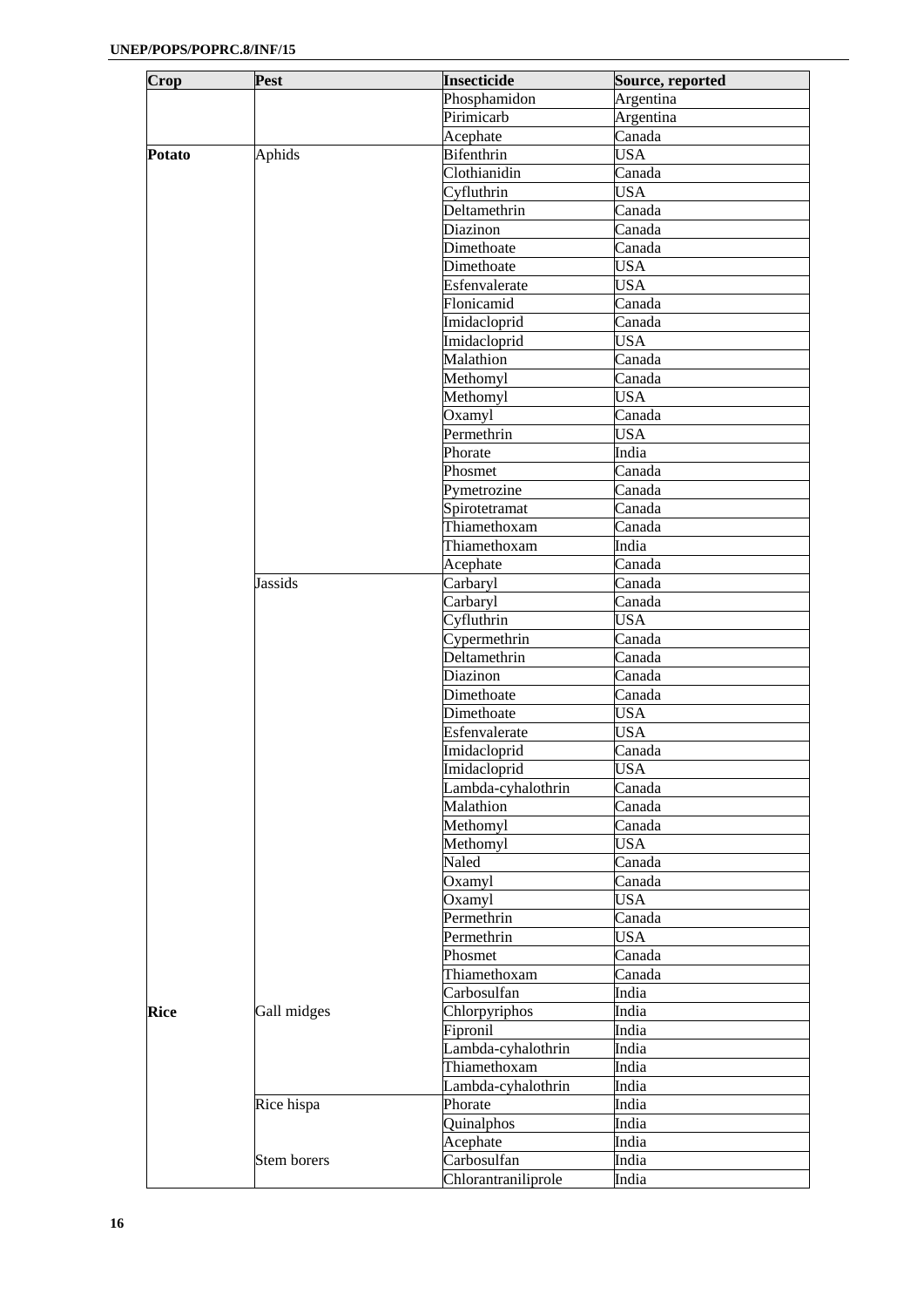| Crop           | Pest                     | <b>Insecticide</b> | Source, reported |
|----------------|--------------------------|--------------------|------------------|
|                |                          | Chlorpyriphos      | India            |
|                |                          | Deltamethrin       | India            |
|                |                          | Fipronil           | India            |
|                |                          | Lambda-cyhalothrin | India            |
|                |                          | Phorate            |                  |
|                |                          |                    | India            |
|                |                          | Quinalphos         | India            |
|                |                          | Thiamethoxam       | India            |
|                |                          | Cypermethrin       | Bulgaria         |
|                | White jassid             | Acephate           | Ecuador          |
|                |                          | Fenitrothion       | Myanmar          |
|                |                          | Deltamethrin       | Bulgaria         |
|                |                          | Fenitrothion       | Myanmar          |
| Tea            | Aphids                   | Acetamiprid        | Japan            |
|                |                          | Clothianidin       | Japan            |
|                |                          | Cyhalothrin        | Japan            |
|                |                          | Dinotefuran        | Japan            |
|                |                          | Ethiprole          | Japan            |
|                |                          | Flonicamid         | Japan            |
|                |                          | Fluvalinate        | Japan            |
|                |                          | Methidathion       | Japan            |
|                |                          | Pirimiphos methyl  | Japan            |
|                |                          | Thiacloprid        | Japan            |
|                |                          | Thiamethoxiam      | Japan            |
|                |                          | Deltamethrin       | India            |
|                | Caterpillars             | Quinalphos         | India            |
|                |                          | Prothiofos         | Japan            |
|                | Flushworm                | Diazinon           | Myanmar          |
|                |                          | Dimethoate         | Myanmar          |
|                | Mealybugs                | Dimethoate         | Myanmar          |
|                | Scale insects            | Ethion             | India            |
|                | Smaller green leafhopper | Carbaryl           | Myanmar          |
|                |                          | Pyrethrin          | Japan            |
|                | Tea geometrid            | Carbaryl           | Myanmar          |
|                |                          | Thiamethoxam       | India            |
|                | Tea mosquito bug         | Deltamethrin       | India            |
|                | Thrips                   | Quinalphos         | India            |
|                |                          | Acephate           | <b>USA</b>       |
| <b>Tobacco</b> | Aphids                   | Bifenthrin         | <b>USA</b>       |
|                |                          | Imidacloprid       | <b>USA</b>       |
|                |                          | Lambda-Cyhalothrin | <b>USA</b>       |
|                |                          | Methomyl           | <b>USA</b>       |
|                |                          | Abamectin          | Bulgaria         |
|                | Oriental tobacco budworm | Acephate           | Argentina        |
|                |                          | Acetamiprid        | Bulgaria         |
|                |                          | Alanycarb          | Japan            |
|                |                          |                    | Mexico           |
|                |                          | Alpha-cypermethrin |                  |
|                |                          | Buprofezin         | Bulgaria         |
|                |                          | Carbaryl           | Myanmar          |
|                |                          | Carbaryl           | Argentina        |
|                |                          | Carbaryl           | Mexico           |
|                |                          | Chlorpyriphos      | Bulgaria         |
|                |                          | Chlorpyriphos      | Argentina        |
|                |                          | Cyfluthrin         | Japan            |
|                |                          | Cyhalothrin        | Japan            |
|                |                          | Cypermethrin       | Bulgaria         |
|                |                          | Cypermethrin       | Honduras         |
|                |                          | Cypermethrin       | Myanmar          |
|                |                          | Cypermethrin       | Mexico           |
|                |                          | Deltamethrin       | Bulgaria         |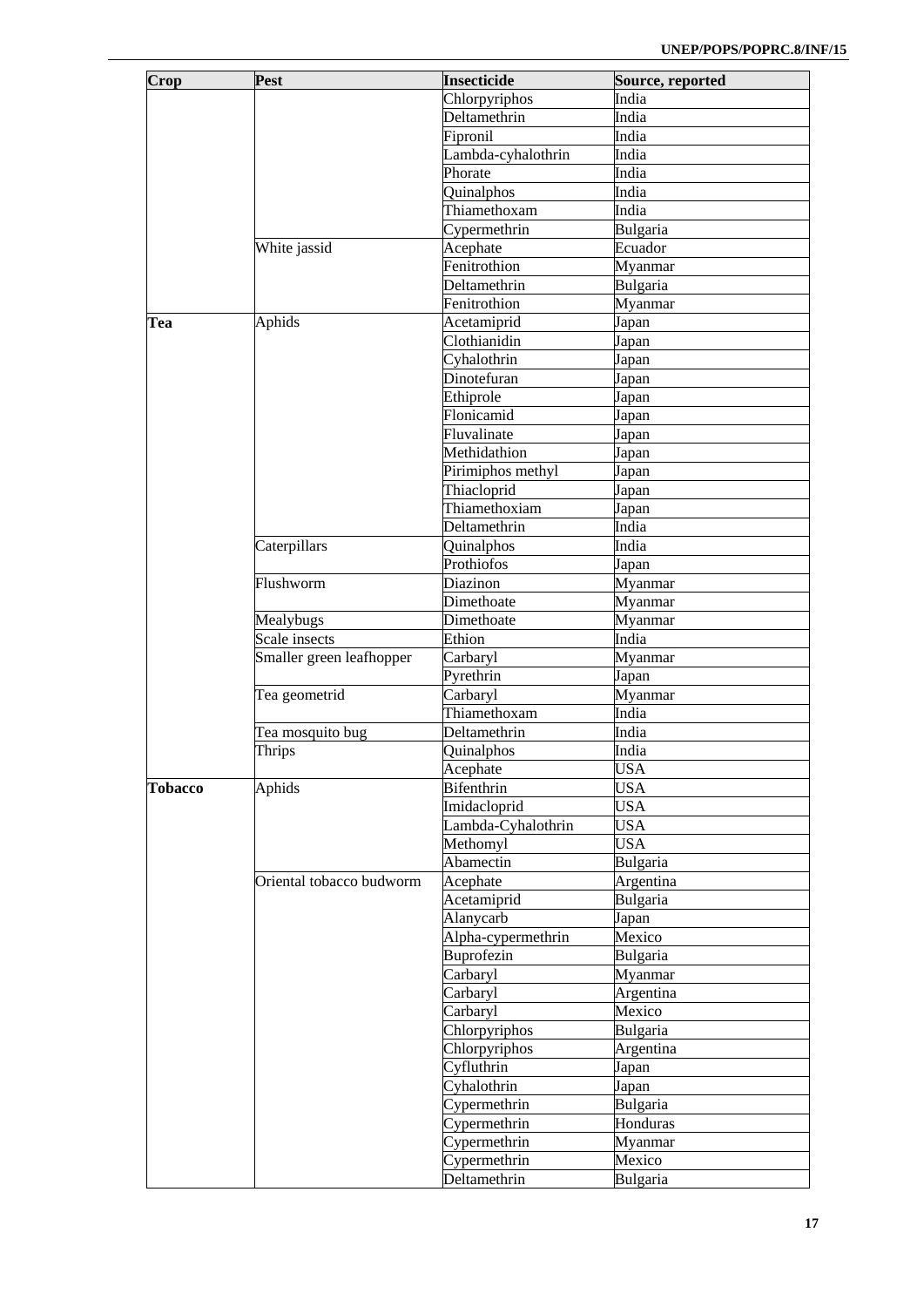| Crop   | Pest             | <b>Insecticide</b> | Source, reported      |
|--------|------------------|--------------------|-----------------------|
|        |                  | Dimethoate         | Bulgaria              |
|        |                  | Ethofenprox        | Japan                 |
|        |                  | Ethoprop           | Honduras              |
|        |                  | Imidacloprid       | Bulgaria              |
|        |                  | Imidachlorprid     | Ecuador               |
|        |                  | Isoxathion         | Japan                 |
|        |                  | Lambda-cyhalothrin | Bulgaria              |
|        |                  | Lambda-cyhalothrin | Argentina             |
|        |                  | Methamidophos      | Mexico                |
|        |                  | Methomyl           | Japan                 |
|        |                  | Thiodicarb         | Japan                 |
|        |                  |                    | Canada                |
|        |                  | Acephate           | Canada                |
| Tomato | Aphids           | Acetamiprid        |                       |
|        |                  | <b>Bifenthrin</b>  | <b>USA</b>            |
|        |                  | Cyfluthrin         | <b>USA</b>            |
|        |                  | Diazinon           | Canada                |
|        |                  | Dimethoate         | Canada                |
|        |                  | Esfenvalerate      | <b>USA</b>            |
|        |                  | Flonicamid         | Canada                |
|        |                  | Malathion          | Canada                |
|        |                  | Methomyl           | Canada                |
|        |                  | Methomyl           | <b>USA</b>            |
|        |                  | Spirotetramat      | Canada                |
|        |                  | Abamectin          | Bulgaria              |
|        | Diamondback moth | Acetamiprid        | Bulgaria              |
|        |                  | Buprofezin         | Bulgaria              |
|        |                  | Carbaryl           | Honduras              |
|        |                  | Carbofuran         | Honduras              |
|        |                  | Chlorpyriphos      | <b>Burundi</b>        |
|        |                  | Chlorpyriphos      | Honduras              |
|        |                  | Clofentezine       | Bulgaria              |
|        |                  | Cypermethrin       | Myanmar               |
|        |                  | Cyromazine         | Bulgaria              |
|        |                  | Deltamethrin       | Bulgaria              |
|        |                  | Deltamethrin       | São Tomé and Príncipe |
|        |                  |                    | Burundi               |
|        |                  | Dimethoate         |                       |
|        |                  | Imidacloprid       | Bulgaria              |
|        |                  | Methamidophos      | Honduras              |
|        |                  | Methomyl           | Honduras              |
|        |                  | Oxamyl             | Bulgaria              |
|        |                  | Permethrin         | Honduras              |
|        |                  | Pyridaben          | Bulgaria              |
|        |                  | Spinosad           | Ecuador               |
|        |                  | Spinosad           | Canada                |
|        |                  | Trichlorfon        | India                 |
|        |                  | Carbaryl           | Canada                |
|        | Jassids          | Cypermethrin       | Canada                |
|        |                  | Diazinon           | Canada                |
|        |                  | Dimethoate         | Canada                |
|        |                  | Lambda-cyhalothrin | Canada                |
|        |                  | Malathion          | Canada                |
|        |                  | Permethrin         | Canada                |
|        |                  | Abamectin          | Belgium               |
|        | Leaf miner       | Abamectin          | Canada                |
|        |                  | Abamectin          | Estonia               |
|        |                  |                    |                       |
|        |                  | Abamectin          | <b>USA</b>            |
|        |                  | Acephate           | Japan                 |
|        |                  | Acetamiprid        | Bulgaria              |
|        |                  | Acetamiprid        | Japan                 |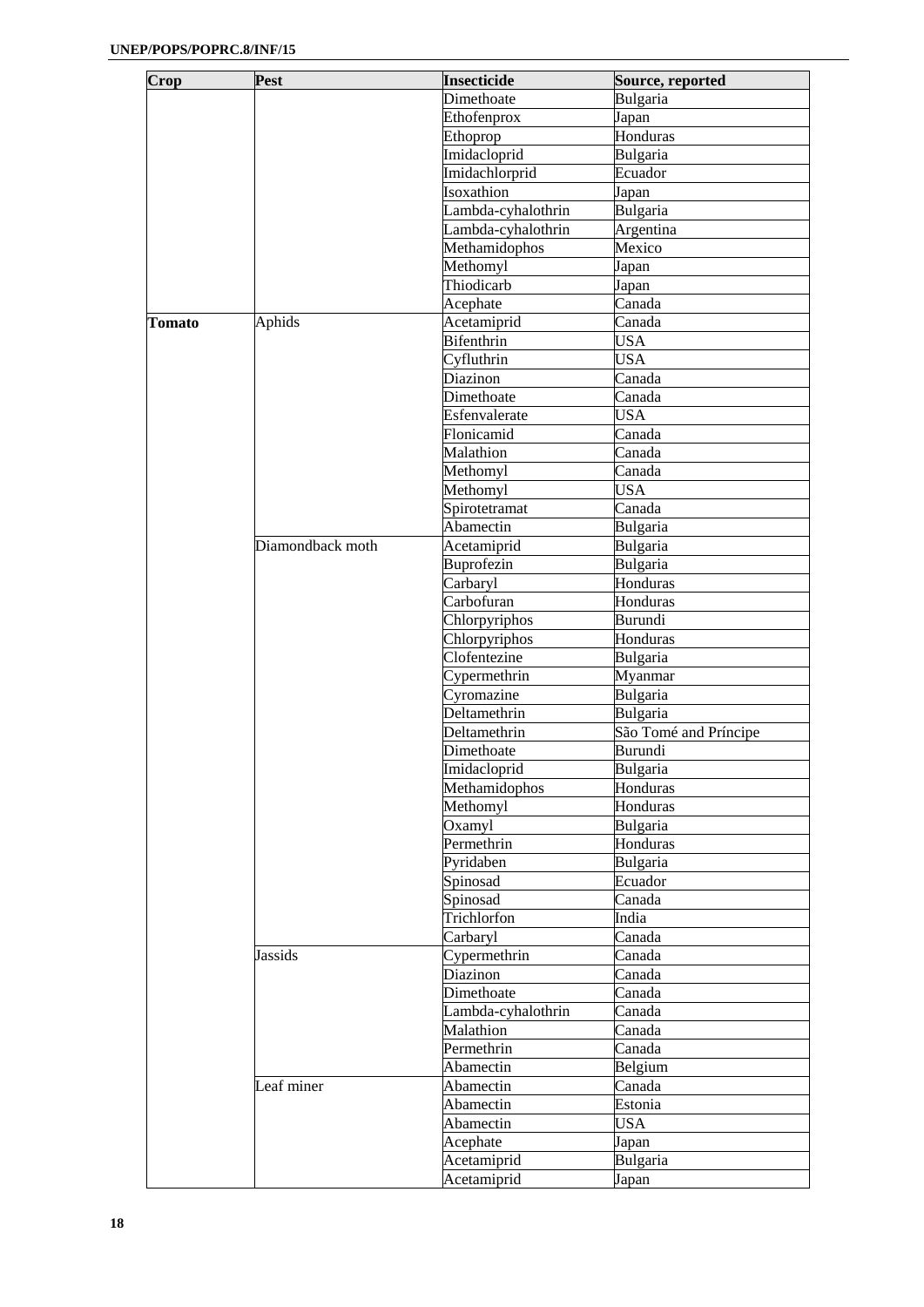| Crop  | Pest                  | <b>Insecticide</b>        | Source, reported      |
|-------|-----------------------|---------------------------|-----------------------|
|       |                       | Alpha-cypermethrin        | Estonia               |
|       |                       | Chlorantraniliprole       | Japan                 |
|       |                       | Clofentezine              | Bulgaria              |
|       |                       | Clothianidin              | Japan                 |
|       |                       | Cyromazine                | Belgium               |
|       |                       | Cyromazine                | Ecuador               |
|       |                       | Cyromazine                | Bulgaria              |
|       |                       | Cyromazine                | Japan                 |
|       |                       | Deltamethrin              | São Tomé and Príncipe |
|       |                       | Deltamethrin              | Bulgaria              |
|       |                       | Diazinon                  | Myanmar               |
|       |                       | Dinotefuran               | Japan                 |
|       |                       | <b>Emamectin benzoate</b> | Japan                 |
|       |                       | Flufenoxoron              | Japan                 |
|       |                       | Imidacloprid              | Bulgaria              |
|       |                       |                           |                       |
|       |                       | Imidacloprid              | Estonia               |
|       |                       | Imidacloprid              | Argentina             |
|       |                       | Lepimectin                | Japan                 |
|       |                       | Lufenuron                 | Japan                 |
|       |                       | Malathion                 | Canada                |
|       |                       | Milbemycin                | Japan                 |
|       |                       | Naled                     | Canada                |
|       |                       | Nitenpyram                | Japan                 |
|       |                       | Novaluron                 | Japan                 |
|       |                       | Oxamyl                    | Belgium               |
|       |                       | Oxamyl                    | Bulgaria              |
|       |                       | Pyridaben                 | Bulgaria              |
|       |                       | Pyridalyl                 | Japan                 |
|       |                       | Spinetoram                | Japan                 |
|       |                       | Spinosad                  | Belgium               |
|       |                       | Spinosad                  | Japan                 |
|       |                       | Thiamethoxam              | Estonia               |
|       |                       | Thiamethoxam              | Japan                 |
|       |                       | Tolfenpyrad               |                       |
|       |                       | Trichlorfon               | Japan                 |
|       |                       |                           | Canada                |
|       |                       | Chlorantraniliprole       | India                 |
|       | Shoot and fruit borer | Lambda-Cyhalothrin        | India                 |
|       |                       | Quinalphos                | India                 |
|       |                       | <b>Bifenthrin</b>         | <b>USA</b>            |
|       | Whiteflies            | Cyfluthrin                | <b>USA</b>            |
|       |                       | Esfenvalerate             | <b>USA</b>            |
|       |                       | Methomyl                  | <b>USA</b>            |
|       |                       | Phorate                   | India                 |
|       |                       | Thiamethoxam              | India                 |
|       |                       | Quinalphos                | India                 |
| Wheat | Aphids                | Thiamethoxam              | India                 |
|       |                       | Acetamiprid               | Bulgaria              |
|       | Pink borer            | Chlorpyriphos             | Bulgaria              |
|       |                       | Chlorpyriphos             | Argentina             |
|       |                       | Cypermethrin              | Bulgaria              |
|       |                       | Cypermethrin              | Argentina             |
|       |                       | Deltamethrin              | Bulgaria              |
|       |                       |                           |                       |
|       |                       | Diflubenzuron             | Bulgaria              |
|       |                       | Dimethoate                | Myanmar               |
|       |                       | Lambda-cyhalothrin        | Bulgaria              |
|       |                       | Lambda-cyhalothrin        | Estonia               |
|       |                       | Thiacloprid               | Bulgaria              |
|       |                       | Thiamethoksam             | Estonia               |
|       |                       | Chlorpyriphos             | India                 |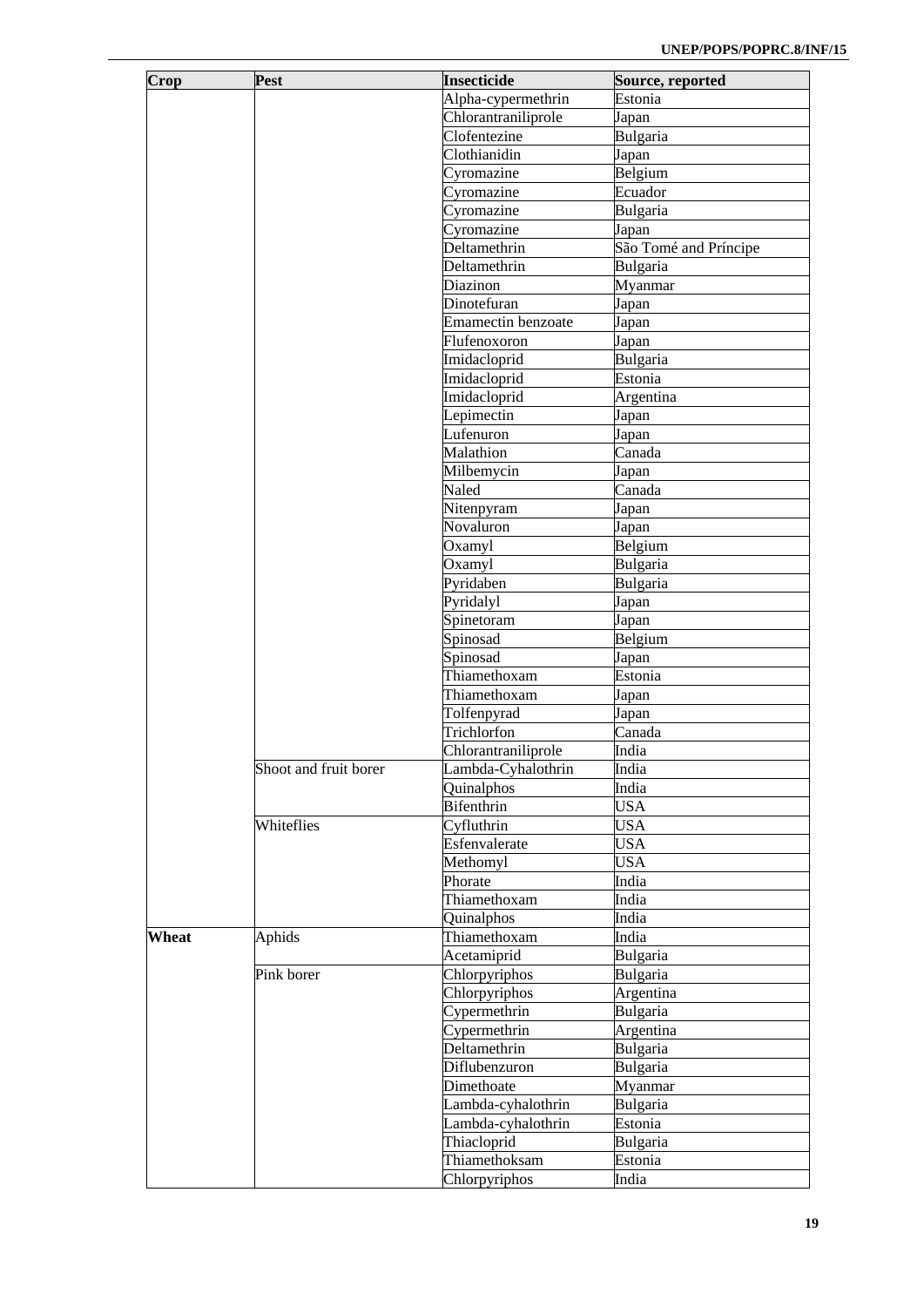| Crop | Pest    | <b>Insecticide</b> | Source, reported |
|------|---------|--------------------|------------------|
|      | ermites | Thiamethoxam       | India            |
|      |         |                    |                  |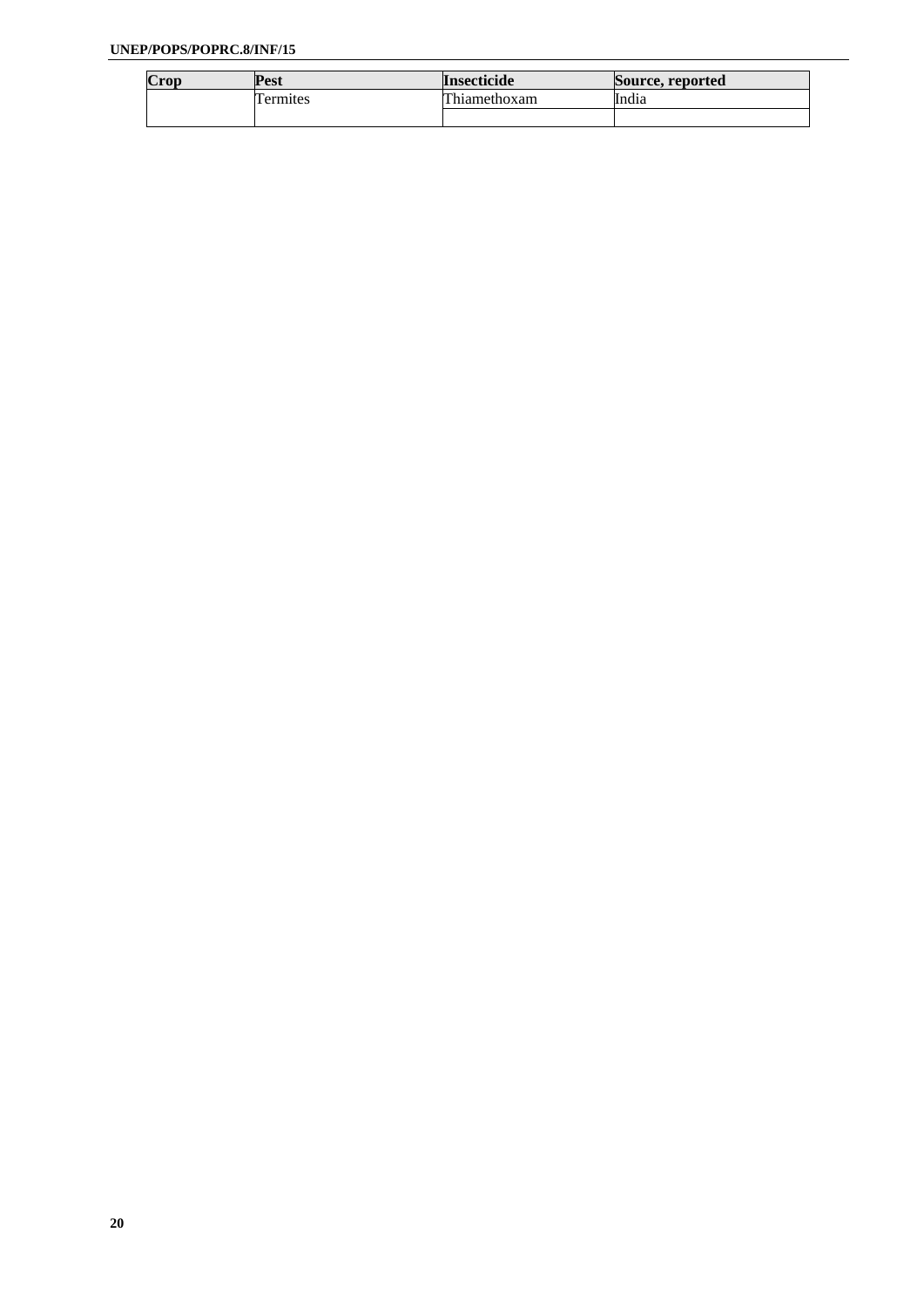## Table 3

 $\overline{a}$ 

**Important application of endosulfan relevant to the crop-pest complexes in Part VI of Annex A to the Stockholm Convention reported by parties and observers** 

| Current use of endosulfan for the crop-pest complexes available as specific exemptions set out in decision<br>$SC-5/3$ |                               |                                                                                                         |                                |                |  |
|------------------------------------------------------------------------------------------------------------------------|-------------------------------|---------------------------------------------------------------------------------------------------------|--------------------------------|----------------|--|
| <b>Crop</b>                                                                                                            | $\text{Pest}(s)^1$            | Importance of the application <sup>2</sup><br>(The figure indicates the number of countries responded.) |                                |                |  |
|                                                                                                                        |                               | Very important                                                                                          | <b>Moderately</b><br>important | Less important |  |
| Apple                                                                                                                  | Aphids                        |                                                                                                         |                                | 1              |  |
|                                                                                                                        | Not specified                 |                                                                                                         |                                | $\overline{2}$ |  |
| Arhar, gram                                                                                                            | Not specified                 | 1                                                                                                       |                                | $\overline{2}$ |  |
| Bean, cowpea                                                                                                           | Bean (Aphids)                 |                                                                                                         | 1                              |                |  |
|                                                                                                                        | Bean (Leaf miner)             | 1                                                                                                       |                                |                |  |
|                                                                                                                        | Bean (Whiteflies)             | 1                                                                                                       |                                |                |  |
|                                                                                                                        | Whiteflies                    |                                                                                                         | 1                              |                |  |
|                                                                                                                        | Not specified                 |                                                                                                         |                                | $\overline{2}$ |  |
| Chilli, onion,<br>potato                                                                                               | Chilli (Aphids)               | 1                                                                                                       |                                |                |  |
|                                                                                                                        | Chilli (Jassids)              | 1                                                                                                       |                                |                |  |
|                                                                                                                        | Potato (Aphids)               |                                                                                                         |                                | 1              |  |
|                                                                                                                        | Potato (Jassids)              |                                                                                                         |                                | 1              |  |
|                                                                                                                        | Not specified                 |                                                                                                         |                                | $\overline{4}$ |  |
| Coffee                                                                                                                 | Berry borer                   | 1                                                                                                       | 1                              |                |  |
|                                                                                                                        | Not specified                 |                                                                                                         |                                | $\overline{2}$ |  |
| Cotton                                                                                                                 | Cotton bollworm               |                                                                                                         | 1                              |                |  |
|                                                                                                                        | Diamondback moth              |                                                                                                         |                                | 1              |  |
|                                                                                                                        | Whiteflies                    |                                                                                                         |                                | $\mathbf{1}$   |  |
|                                                                                                                        | Not specified                 |                                                                                                         |                                | $\overline{2}$ |  |
| Eggplant, okra                                                                                                         | Eggplant (Aphids)             | 1                                                                                                       |                                |                |  |
|                                                                                                                        | Eggplant (Jassids)            | 1                                                                                                       |                                |                |  |
|                                                                                                                        | Not specified                 |                                                                                                         |                                | $\overline{c}$ |  |
| Groundnut                                                                                                              | Not specified                 |                                                                                                         |                                | $\overline{2}$ |  |
| Jute                                                                                                                   | Not specified                 |                                                                                                         |                                | $\overline{2}$ |  |
| Maize                                                                                                                  | Aphids                        |                                                                                                         |                                | $\overline{2}$ |  |
|                                                                                                                        | Not specified                 |                                                                                                         |                                | $\overline{5}$ |  |
| Mango                                                                                                                  | Not specified                 |                                                                                                         |                                | $\overline{2}$ |  |
| Mustard                                                                                                                | Not specified                 |                                                                                                         |                                | $\overline{2}$ |  |
| Rice                                                                                                                   | Not specified                 |                                                                                                         |                                | $\overline{4}$ |  |
| Tea                                                                                                                    | Not specified                 |                                                                                                         |                                | $\overline{2}$ |  |
| Tobacco                                                                                                                | Not specified                 |                                                                                                         |                                | $\overline{3}$ |  |
| Tomato                                                                                                                 | Aphids                        |                                                                                                         | $\mathbf{1}$                   | $\mathbf{1}$   |  |
|                                                                                                                        | Greenhouse Tomato<br>(Aphids) |                                                                                                         | 1                              |                |  |

<sup>1</sup> Please select relevant pests from the crop-pest complexes provided in decision SC-5/3.

<sup>2</sup> In ranking the importance, you may consider the significance with respect to availability of alternatives as effective replacements for endosulfan, relative amount of use of endusulfan on that specific crop-pest complex and, other factors such as human and environmental exposure of such use, or possible adverse effects.